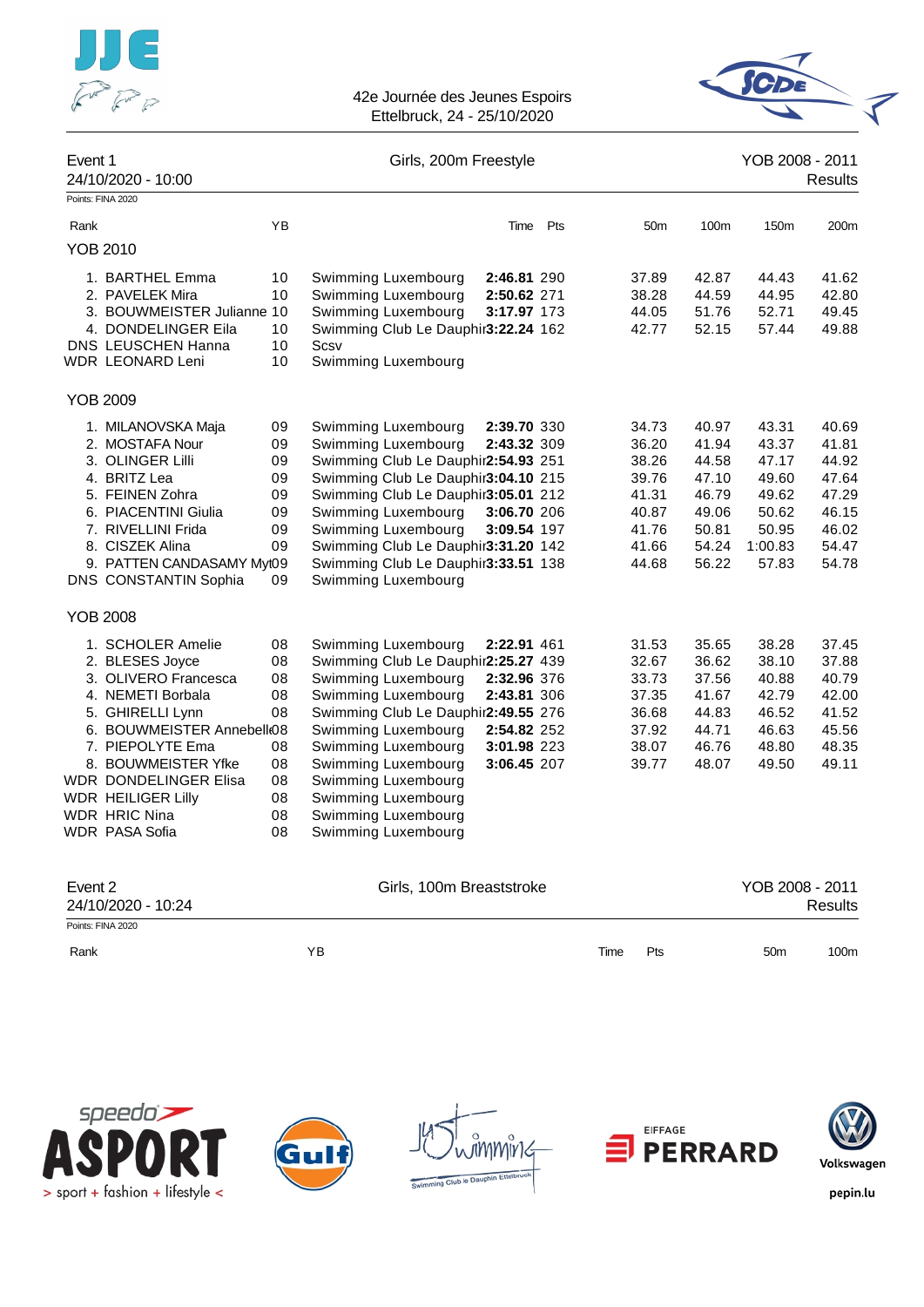



### Event 2, Girls, 100m Breaststroke

#### YOB 2011

| 1.              | <b>SCHWALL Laurence</b>       | 11 | Scsv                                                                                                                                          | 1:52.97 | 168 | 54.06   | 58.91   |
|-----------------|-------------------------------|----|-----------------------------------------------------------------------------------------------------------------------------------------------|---------|-----|---------|---------|
|                 | 2. REIZER Ines                | 11 | Swimming Luxembourg                                                                                                                           | 1:59.04 | 143 | 56.05   | 1:02.99 |
|                 | 3. MULLER Liz                 | 11 | Swimming Luxembourg                                                                                                                           | 2:03.91 | 127 | 1:00.23 | 1:03.68 |
|                 | 4. ELSEN Lea                  | 11 | Swimming Club Le Dauphin Ett                                                                                                                  | 2:11.07 | 107 | 1:03.41 | 1:07.66 |
|                 | DSQ KOHNEN Luisa              | 11 | Scsv                                                                                                                                          |         |     |         |         |
|                 |                               |    | B14 - did not touch the wall with both hands simultaneously and separated at the turn / finish (SW 7.6) (Time:                                |         |     |         |         |
|                 | 10:43                         |    |                                                                                                                                               |         |     |         |         |
|                 |                               |    |                                                                                                                                               |         |     |         |         |
|                 | DSQ LUETZEN Alexya            | 11 | Swimming Club Le Dauphin Ett<br>B11 - movements of the legs not simultaneous, not on the same horizontal plane or alternating (SW 7.4) (Time: |         |     |         |         |
|                 |                               |    |                                                                                                                                               |         |     |         |         |
|                 | 10:33                         |    |                                                                                                                                               |         |     |         |         |
|                 |                               |    |                                                                                                                                               |         |     |         |         |
| <b>YOB 2010</b> |                               |    |                                                                                                                                               |         |     |         |         |
|                 | 1. LEBRUN Melissa             | 10 | Scsv                                                                                                                                          | 1:47.27 | 196 | 51.01   | 56.26   |
|                 | 2. BOUWMEISTER Julianne       | 10 | Swimming Luxembourg                                                                                                                           | 1:47.30 | 196 | 50.80   | 56.50   |
|                 | 3. NIKITINA Dana              | 10 | Swimming Luxembourg                                                                                                                           | 1:57.38 | 149 | 55.79   | 1:01.59 |
|                 | 4. SABBOURI Sofia             | 10 | Swimming Luxembourg                                                                                                                           | 2:01.46 | 135 | 56.97   | 1:04.49 |
|                 | 5. WINDISCH Kristina          | 10 | Swimming Luxembourg                                                                                                                           | 2:01.64 | 134 | 55.66   | 1:05.98 |
|                 | 6. ALBERSMEYER Neele          | 10 | Swimming Club Le Dauphin Ett                                                                                                                  | 2:04.76 | 124 | 58.19   | 1:06.57 |
|                 | 7. KARNIK Sia                 | 10 | Swimming Luxembourg                                                                                                                           | 2:08.79 | 113 | 59.55   | 1:09.24 |
|                 | 8. PESCH Zoe                  | 10 | Swimming Club Le Dauphin Ett                                                                                                                  | 2:11.51 | 106 | 1:02.98 | 1:08.53 |
|                 | DSQ BRUCCULERI Isabel Louise  | 10 | Swimming Luxembourg                                                                                                                           |         |     |         |         |
|                 |                               |    | B14 - did not touch the wall with both hands simultaneously and separated at the turn / finish (SW 7.6) (Time:                                |         |     |         |         |
|                 | 10:54)                        |    |                                                                                                                                               |         |     |         |         |
|                 |                               |    |                                                                                                                                               |         |     |         |         |
| DSQ.            | <b>FUNCK Martine</b>          | 10 | Swimming Luxembourg                                                                                                                           |         |     |         |         |
|                 |                               |    | B14 - did not touch the wall with both hands simultaneously and separated at the turn / finish (SW 7.6) (Time:                                |         |     |         |         |
|                 | 10:52)                        |    |                                                                                                                                               |         |     |         |         |
|                 |                               |    |                                                                                                                                               |         |     |         |         |
| <b>YOB 2009</b> |                               |    |                                                                                                                                               |         |     |         |         |
|                 | 1. SMITH Josephine            | 09 | Swimming Club Le Dauphin Ett                                                                                                                  | 1:43.35 | 219 | 48.49   | 54.86   |
|                 | 2. POELS Klara-Luisa          | 09 | Swimming Luxembourg                                                                                                                           | 1:44.29 | 213 | 45.92   | 58.37   |
|                 | 3. KOENIG Charlotte Fleur     | 09 | Swimming Luxembourg                                                                                                                           | 1:50.85 | 178 | 51.46   | 59.39   |
|                 | 4. SANTAS BARROCA FERREIRA09. |    | Swimming Club Le Dauphin Ett                                                                                                                  | 2:14.26 | 100 | 1:04.54 | 1:09.72 |
|                 | DNS VALKOVSZKY Emese          | 09 | Swimming Luxembourg                                                                                                                           |         |     |         |         |
|                 | WDR LUETZEN Laura             | 09 | Swimming Club Le Dauphin Ett                                                                                                                  |         |     |         |         |
|                 |                               |    |                                                                                                                                               |         |     |         |         |
| <b>YOB 2008</b> |                               |    |                                                                                                                                               |         |     |         |         |
|                 | 1. STRASSER Amelie            | 08 | Swimming Club Le Dauphin Ett                                                                                                                  | 1:34.38 | 288 | 44.55   | 49.83   |
|                 | 2. ALBERS Emely               | 08 | Swimming Club Le Dauphin Ett                                                                                                                  | 1:39.74 | 244 | 47.61   | 52.13   |
|                 | WDR PASA Sofia                | 08 | Swimming Luxembourg                                                                                                                           |         |     |         |         |
|                 |                               |    |                                                                                                                                               |         |     |         |         |









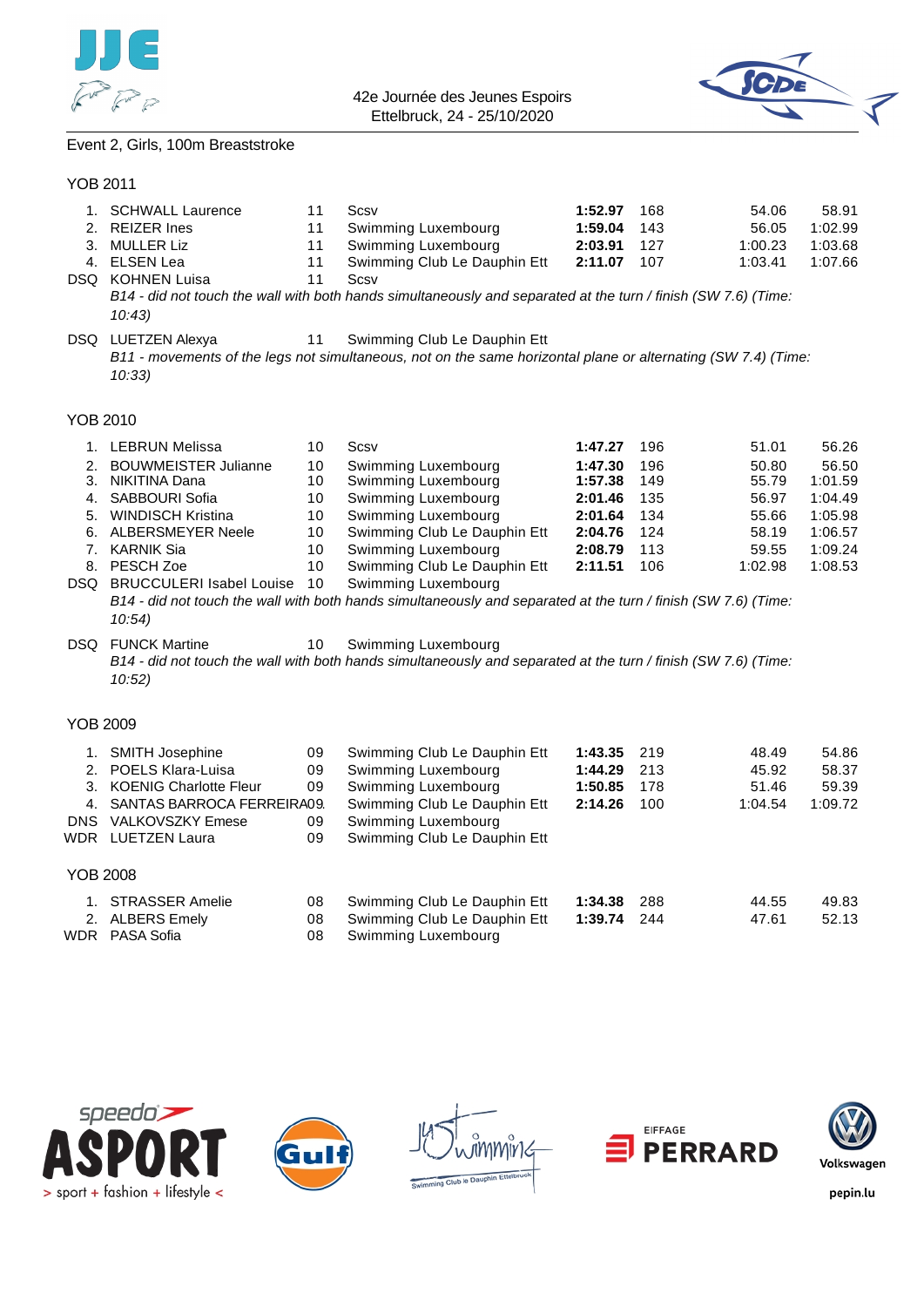



| Points: FINA 2020<br>Rank<br>1. KAYSER Sophie<br><b>BALLA-PAPP Rozina</b><br>2.<br>3. PETERS Lenie<br><b>MASSARD CLaire</b><br>4.<br>Event 4<br>24/10/2020 - 10:43<br>Points: FINA 2020<br>Rank<br><b>YOB 2010</b><br>1. BARTHEL Emma | YB<br>12<br>12<br>13<br>12 <sub>2</sub><br>YB<br>10 | Swimming Club Le Dauphin Ett<br>Swimming Club Le Dauphin Ett<br>Swimming Club Le Dauphin Ett<br>Swimming Club Le Dauphin Ett<br>Girls, 50m Butterfly<br>Swimming Luxembourg |                    |                | Time<br>50.58<br>56.73<br>1:13.68<br>1:14.76<br>Time | Pts<br>93<br>66<br>30<br>28<br>Pts | YOB 2008 - 2011<br>Results        |
|---------------------------------------------------------------------------------------------------------------------------------------------------------------------------------------------------------------------------------------|-----------------------------------------------------|-----------------------------------------------------------------------------------------------------------------------------------------------------------------------------|--------------------|----------------|------------------------------------------------------|------------------------------------|-----------------------------------|
|                                                                                                                                                                                                                                       |                                                     |                                                                                                                                                                             |                    |                |                                                      |                                    |                                   |
|                                                                                                                                                                                                                                       |                                                     |                                                                                                                                                                             |                    |                |                                                      |                                    |                                   |
|                                                                                                                                                                                                                                       |                                                     |                                                                                                                                                                             |                    |                |                                                      |                                    |                                   |
|                                                                                                                                                                                                                                       |                                                     |                                                                                                                                                                             |                    |                |                                                      |                                    |                                   |
|                                                                                                                                                                                                                                       |                                                     |                                                                                                                                                                             |                    |                |                                                      |                                    |                                   |
|                                                                                                                                                                                                                                       |                                                     |                                                                                                                                                                             |                    |                |                                                      |                                    |                                   |
|                                                                                                                                                                                                                                       |                                                     |                                                                                                                                                                             |                    |                |                                                      |                                    |                                   |
|                                                                                                                                                                                                                                       |                                                     |                                                                                                                                                                             |                    |                |                                                      |                                    |                                   |
|                                                                                                                                                                                                                                       |                                                     |                                                                                                                                                                             |                    |                |                                                      |                                    |                                   |
|                                                                                                                                                                                                                                       |                                                     |                                                                                                                                                                             |                    |                | 44.36                                                | 166                                |                                   |
| <b>YOB 2009</b>                                                                                                                                                                                                                       |                                                     |                                                                                                                                                                             |                    |                |                                                      |                                    |                                   |
| 1. GRUJIC-MARTINS Teodora                                                                                                                                                                                                             | 09                                                  | Swimming Luxembourg                                                                                                                                                         |                    |                | 35.76                                                | 316                                |                                   |
| 2. KOENIG Charlotte Fleur                                                                                                                                                                                                             | 09                                                  | Swimming Luxembourg                                                                                                                                                         |                    |                | 45.11                                                | 157                                |                                   |
| 3. POELS Klara-Luisa<br><b>FEINEN Zohra</b><br>4.                                                                                                                                                                                     | 09<br>09                                            | Swimming Luxembourg<br>Swimming Club Le Dauphin Ett                                                                                                                         |                    |                | 46.06<br>46.94                                       | 148<br>140                         |                                   |
| <b>RIVELLINI Frida</b><br>5.                                                                                                                                                                                                          | 09                                                  | Swimming Luxembourg                                                                                                                                                         |                    |                | 47.41                                                | 135                                |                                   |
| <b>PIACENTINI Giulia</b><br>6.                                                                                                                                                                                                        | 09                                                  | Swimming Luxembourg                                                                                                                                                         |                    |                | 47.61                                                | 134                                |                                   |
| DNS CONSTANTIN Sophia                                                                                                                                                                                                                 | 09                                                  | Swimming Luxembourg                                                                                                                                                         |                    |                |                                                      |                                    |                                   |
| <b>YOB 2008</b>                                                                                                                                                                                                                       |                                                     |                                                                                                                                                                             |                    |                |                                                      |                                    |                                   |
| 1. BLESES Joyce                                                                                                                                                                                                                       | 08                                                  | Swimming Club Le Dauphin Ett                                                                                                                                                |                    |                | 33.38                                                | 389                                |                                   |
| 2. ALBERS Emely                                                                                                                                                                                                                       | 08                                                  | Swimming Club Le Dauphin Ett                                                                                                                                                |                    |                | 38.94                                                | 245                                |                                   |
| 3. BOUWMEISTER Yfke<br>4. BOUWMEISTER Annebelle                                                                                                                                                                                       | 08<br>08                                            | Swimming Luxembourg<br>Swimming Luxembourg                                                                                                                                  |                    |                | 44.44<br>44.79                                       | 165<br>161                         |                                   |
| <b>DONDELINGER Elisa</b><br>WDR                                                                                                                                                                                                       | 08                                                  | Swimming Luxembourg                                                                                                                                                         |                    |                |                                                      |                                    |                                   |
| <b>WDR</b> HRIC Nina                                                                                                                                                                                                                  | 08                                                  | Swimming Luxembourg                                                                                                                                                         |                    |                |                                                      |                                    |                                   |
| Event 5<br>24/10/2020 - 10:48                                                                                                                                                                                                         |                                                     | Girls, 100m Backstroke                                                                                                                                                      |                    |                |                                                      |                                    | YOB 2008 - 2011<br><b>Results</b> |
| Points: FINA 2020                                                                                                                                                                                                                     |                                                     |                                                                                                                                                                             |                    |                |                                                      |                                    |                                   |
| YB<br>Rank                                                                                                                                                                                                                            |                                                     |                                                                                                                                                                             | Time               | Pts            |                                                      | 50 <sub>m</sub>                    | 100m                              |
| <b>YOB 2011</b>                                                                                                                                                                                                                       |                                                     |                                                                                                                                                                             |                    |                |                                                      |                                    |                                   |
| 1. SCHWALL Laurence<br>11<br>Scsv                                                                                                                                                                                                     |                                                     |                                                                                                                                                                             | 1:46.69            | 136            |                                                      | 51.66                              | 55.03                             |
| KOHNEN Luisa<br>Scsv<br>2.<br>11<br><b>ELSEN Lea</b><br>3.                                                                                                                                                                            |                                                     |                                                                                                                                                                             | 1:49.61            | 125<br>70      |                                                      | 52.07                              | 57.54<br>1:12.44                  |
| 11<br><b>THINNES Lyse</b><br>11<br>4.                                                                                                                                                                                                 |                                                     | Swimming Club Le Dauphin Ett<br>Swimming Club Le Dauphin Ett                                                                                                                | 2:13.16<br>2:26.55 | 52             |                                                      | 1:00.72<br>1:05.63                 | 1:20.92                           |
| <b>LUETZEN Alexya</b><br>5.<br>11<br><b>KERSCHEN Emma</b><br>11<br><b>DNS</b>                                                                                                                                                         |                                                     | Swimming Club Le Dauphin Ett                                                                                                                                                | 2:30.69            | 48             | 1:09.81                                              |                                    | 1:20.88                           |
| speedo                                                                                                                                                                                                                                |                                                     | Swimming Club Le Dauphin Ett                                                                                                                                                |                    |                |                                                      |                                    |                                   |
|                                                                                                                                                                                                                                       |                                                     |                                                                                                                                                                             |                    | <b>EIFFAGE</b> |                                                      |                                    |                                   |
|                                                                                                                                                                                                                                       |                                                     |                                                                                                                                                                             |                    |                | <b>D</b> PERRARD                                     |                                    | Volkswagen                        |
| $>$ sport + fashion + lifestyle <                                                                                                                                                                                                     |                                                     | wimming Club to Dauphin Ettelbrud                                                                                                                                           |                    |                |                                                      |                                    | pepin.lu                          |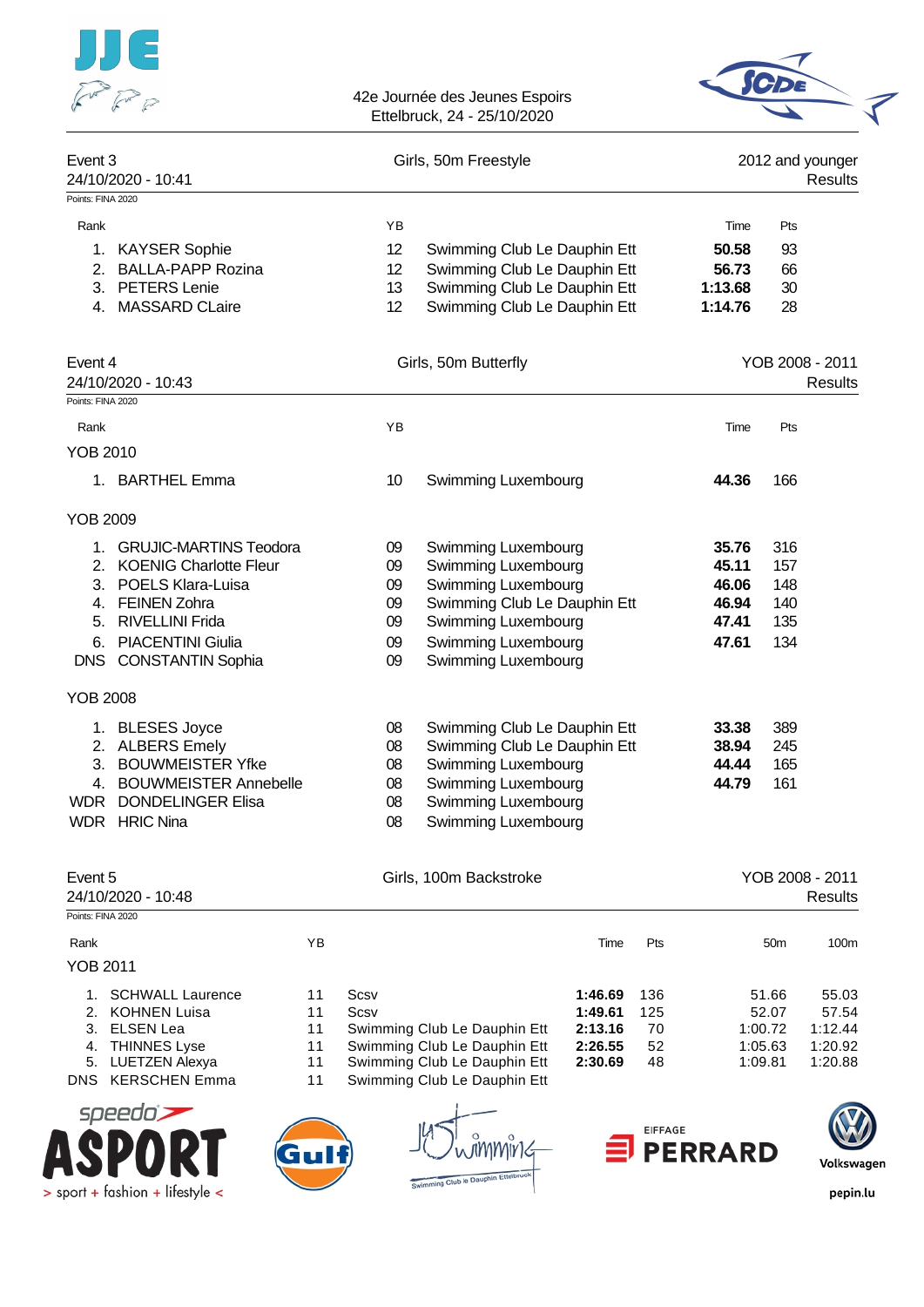



# Event 5, Girls, 100m Backstroke

### YOB 2010

| 216<br>43.30<br>2. LEBRUN Melissa<br>10<br>Scsv<br>1:31.38<br>48.08<br>Swimming Luxembourg<br>52.22<br>3. NIKITINA Dana<br>10<br>1:42.08<br>155<br>49.86<br>Swimming Club Le Dauphin Ett<br>4. DONDELINGER Eila<br>10<br>1:45.53<br>51.42<br>54.11<br>140<br>Swimming Club Le Dauphin Ett<br>1:01.62<br>5. ALBERSMEYER Neele<br>10<br>2:01.09<br>93<br>59.47<br>PESCH Zoe<br>10<br>Swimming Club Le Dauphin Ett<br>2:25.60<br>53<br>1:09.47<br>1:16.13<br>6.<br><b>LEUSCHEN Hanna</b><br><b>DNS</b><br>10<br>Scsv<br><b>WDR</b> LEONARD Leni<br>10<br>Swimming Luxembourg<br><b>YOB 2009</b><br>09<br>42.81<br>MILANOVSKA Maja<br>Swimming Luxembourg<br>1:21.08<br>310<br>38.27<br>1.<br><b>MOSTAFA Nour</b><br>09<br>Swimming Luxembourg<br>239<br>45.54<br>2.<br>1:28.39<br>42.85<br>3. OLINGER Lilli<br>09<br>Swimming Club Le Dauphin Ett<br>191<br>46.16<br>49.14<br>1:35.30<br>4. CISZEK Alina<br>09<br>Swimming Club Le Dauphin Ett<br>51.34<br>56.58<br>1:47.92<br>131<br>09<br>Swimming Club Le Dauphin Ett<br>58.13<br>5. PATTEN CANDASAMY Mythili<br>1:52.44<br>116<br>54.31<br>DSQ BRITZ Lea<br>09<br>Swimming Club Le Dauphin Ett<br>D6 - turn not executed in accordance with the rules (SW 6.5) (Time: 11:14)<br>DSQ SANTAS BARROCA FERREIRA09<br>Swimming Club Le Dauphin Ett<br>D8 - upon the finish the swimmer did not touch the wall on the back (SW 6.6) (Time: 11:08)<br><b>WDR</b> LUETZEN Laura<br>09<br>Swimming Club Le Dauphin Ett<br><b>YOB 2008</b><br><b>SCHOLER Amelie</b><br>40.03<br>08<br>Swimming Luxembourg<br>1:16.31<br>372<br>36.28<br>1.<br>Swimming Luxembourg<br>42.66<br>2. OLIVERO Francesca<br>08<br>1:23.08<br>288<br>40.42<br>3. GHIRELLI Lynn<br>Swimming Club Le Dauphin Ett<br>43.31<br>08<br>1:23.09<br>288<br>39.78<br>Swimming Luxembourg<br>4. NEMETI Borbala<br>08<br>1:27.59<br>246<br>40.70<br>46.89<br>PIEPOLYTE Ema<br>Swimming Luxembourg<br>153<br>54.39<br>5.<br>08<br>1:42.56<br>48.17<br>Event 6<br>Girls, 50m Backstroke<br>2012 and younger<br>24/10/2020 - 11:03<br><b>Results</b><br>Points: FINA 2020<br>YB<br>Rank<br>Time<br>Pts<br>12<br>56.86<br>1. KAYSER Sophie<br>Swimming Club Le Dauphin Ett<br>92<br>2. PETERS Lenie<br>13<br>Swimming Club Le Dauphin Ett<br>53<br>1:08.14<br>12<br>Swimming Club Le Dauphin Ett<br>43<br>3.<br><b>BALLA-PAPP Rozina</b><br>1:12.78 | 1. | <b>PAVELEK Mira</b> | 10 | Swimming Luxembourg | 1:30.06 | 226 | 44.00 | 46.06 |
|------------------------------------------------------------------------------------------------------------------------------------------------------------------------------------------------------------------------------------------------------------------------------------------------------------------------------------------------------------------------------------------------------------------------------------------------------------------------------------------------------------------------------------------------------------------------------------------------------------------------------------------------------------------------------------------------------------------------------------------------------------------------------------------------------------------------------------------------------------------------------------------------------------------------------------------------------------------------------------------------------------------------------------------------------------------------------------------------------------------------------------------------------------------------------------------------------------------------------------------------------------------------------------------------------------------------------------------------------------------------------------------------------------------------------------------------------------------------------------------------------------------------------------------------------------------------------------------------------------------------------------------------------------------------------------------------------------------------------------------------------------------------------------------------------------------------------------------------------------------------------------------------------------------------------------------------------------------------------------------------------------------------------------------------------------------------------------------------------------------------------------------------------------------------------------------------------------------------------------------------------------------------------------------------------------------------------------------------------|----|---------------------|----|---------------------|---------|-----|-------|-------|
|                                                                                                                                                                                                                                                                                                                                                                                                                                                                                                                                                                                                                                                                                                                                                                                                                                                                                                                                                                                                                                                                                                                                                                                                                                                                                                                                                                                                                                                                                                                                                                                                                                                                                                                                                                                                                                                                                                                                                                                                                                                                                                                                                                                                                                                                                                                                                      |    |                     |    |                     |         |     |       |       |
|                                                                                                                                                                                                                                                                                                                                                                                                                                                                                                                                                                                                                                                                                                                                                                                                                                                                                                                                                                                                                                                                                                                                                                                                                                                                                                                                                                                                                                                                                                                                                                                                                                                                                                                                                                                                                                                                                                                                                                                                                                                                                                                                                                                                                                                                                                                                                      |    |                     |    |                     |         |     |       |       |
|                                                                                                                                                                                                                                                                                                                                                                                                                                                                                                                                                                                                                                                                                                                                                                                                                                                                                                                                                                                                                                                                                                                                                                                                                                                                                                                                                                                                                                                                                                                                                                                                                                                                                                                                                                                                                                                                                                                                                                                                                                                                                                                                                                                                                                                                                                                                                      |    |                     |    |                     |         |     |       |       |
|                                                                                                                                                                                                                                                                                                                                                                                                                                                                                                                                                                                                                                                                                                                                                                                                                                                                                                                                                                                                                                                                                                                                                                                                                                                                                                                                                                                                                                                                                                                                                                                                                                                                                                                                                                                                                                                                                                                                                                                                                                                                                                                                                                                                                                                                                                                                                      |    |                     |    |                     |         |     |       |       |
|                                                                                                                                                                                                                                                                                                                                                                                                                                                                                                                                                                                                                                                                                                                                                                                                                                                                                                                                                                                                                                                                                                                                                                                                                                                                                                                                                                                                                                                                                                                                                                                                                                                                                                                                                                                                                                                                                                                                                                                                                                                                                                                                                                                                                                                                                                                                                      |    |                     |    |                     |         |     |       |       |
|                                                                                                                                                                                                                                                                                                                                                                                                                                                                                                                                                                                                                                                                                                                                                                                                                                                                                                                                                                                                                                                                                                                                                                                                                                                                                                                                                                                                                                                                                                                                                                                                                                                                                                                                                                                                                                                                                                                                                                                                                                                                                                                                                                                                                                                                                                                                                      |    |                     |    |                     |         |     |       |       |
|                                                                                                                                                                                                                                                                                                                                                                                                                                                                                                                                                                                                                                                                                                                                                                                                                                                                                                                                                                                                                                                                                                                                                                                                                                                                                                                                                                                                                                                                                                                                                                                                                                                                                                                                                                                                                                                                                                                                                                                                                                                                                                                                                                                                                                                                                                                                                      |    |                     |    |                     |         |     |       |       |
|                                                                                                                                                                                                                                                                                                                                                                                                                                                                                                                                                                                                                                                                                                                                                                                                                                                                                                                                                                                                                                                                                                                                                                                                                                                                                                                                                                                                                                                                                                                                                                                                                                                                                                                                                                                                                                                                                                                                                                                                                                                                                                                                                                                                                                                                                                                                                      |    |                     |    |                     |         |     |       |       |
|                                                                                                                                                                                                                                                                                                                                                                                                                                                                                                                                                                                                                                                                                                                                                                                                                                                                                                                                                                                                                                                                                                                                                                                                                                                                                                                                                                                                                                                                                                                                                                                                                                                                                                                                                                                                                                                                                                                                                                                                                                                                                                                                                                                                                                                                                                                                                      |    |                     |    |                     |         |     |       |       |
|                                                                                                                                                                                                                                                                                                                                                                                                                                                                                                                                                                                                                                                                                                                                                                                                                                                                                                                                                                                                                                                                                                                                                                                                                                                                                                                                                                                                                                                                                                                                                                                                                                                                                                                                                                                                                                                                                                                                                                                                                                                                                                                                                                                                                                                                                                                                                      |    |                     |    |                     |         |     |       |       |
|                                                                                                                                                                                                                                                                                                                                                                                                                                                                                                                                                                                                                                                                                                                                                                                                                                                                                                                                                                                                                                                                                                                                                                                                                                                                                                                                                                                                                                                                                                                                                                                                                                                                                                                                                                                                                                                                                                                                                                                                                                                                                                                                                                                                                                                                                                                                                      |    |                     |    |                     |         |     |       |       |
|                                                                                                                                                                                                                                                                                                                                                                                                                                                                                                                                                                                                                                                                                                                                                                                                                                                                                                                                                                                                                                                                                                                                                                                                                                                                                                                                                                                                                                                                                                                                                                                                                                                                                                                                                                                                                                                                                                                                                                                                                                                                                                                                                                                                                                                                                                                                                      |    |                     |    |                     |         |     |       |       |
|                                                                                                                                                                                                                                                                                                                                                                                                                                                                                                                                                                                                                                                                                                                                                                                                                                                                                                                                                                                                                                                                                                                                                                                                                                                                                                                                                                                                                                                                                                                                                                                                                                                                                                                                                                                                                                                                                                                                                                                                                                                                                                                                                                                                                                                                                                                                                      |    |                     |    |                     |         |     |       |       |
|                                                                                                                                                                                                                                                                                                                                                                                                                                                                                                                                                                                                                                                                                                                                                                                                                                                                                                                                                                                                                                                                                                                                                                                                                                                                                                                                                                                                                                                                                                                                                                                                                                                                                                                                                                                                                                                                                                                                                                                                                                                                                                                                                                                                                                                                                                                                                      |    |                     |    |                     |         |     |       |       |
|                                                                                                                                                                                                                                                                                                                                                                                                                                                                                                                                                                                                                                                                                                                                                                                                                                                                                                                                                                                                                                                                                                                                                                                                                                                                                                                                                                                                                                                                                                                                                                                                                                                                                                                                                                                                                                                                                                                                                                                                                                                                                                                                                                                                                                                                                                                                                      |    |                     |    |                     |         |     |       |       |
|                                                                                                                                                                                                                                                                                                                                                                                                                                                                                                                                                                                                                                                                                                                                                                                                                                                                                                                                                                                                                                                                                                                                                                                                                                                                                                                                                                                                                                                                                                                                                                                                                                                                                                                                                                                                                                                                                                                                                                                                                                                                                                                                                                                                                                                                                                                                                      |    |                     |    |                     |         |     |       |       |
|                                                                                                                                                                                                                                                                                                                                                                                                                                                                                                                                                                                                                                                                                                                                                                                                                                                                                                                                                                                                                                                                                                                                                                                                                                                                                                                                                                                                                                                                                                                                                                                                                                                                                                                                                                                                                                                                                                                                                                                                                                                                                                                                                                                                                                                                                                                                                      |    |                     |    |                     |         |     |       |       |
|                                                                                                                                                                                                                                                                                                                                                                                                                                                                                                                                                                                                                                                                                                                                                                                                                                                                                                                                                                                                                                                                                                                                                                                                                                                                                                                                                                                                                                                                                                                                                                                                                                                                                                                                                                                                                                                                                                                                                                                                                                                                                                                                                                                                                                                                                                                                                      |    |                     |    |                     |         |     |       |       |
|                                                                                                                                                                                                                                                                                                                                                                                                                                                                                                                                                                                                                                                                                                                                                                                                                                                                                                                                                                                                                                                                                                                                                                                                                                                                                                                                                                                                                                                                                                                                                                                                                                                                                                                                                                                                                                                                                                                                                                                                                                                                                                                                                                                                                                                                                                                                                      |    |                     |    |                     |         |     |       |       |
|                                                                                                                                                                                                                                                                                                                                                                                                                                                                                                                                                                                                                                                                                                                                                                                                                                                                                                                                                                                                                                                                                                                                                                                                                                                                                                                                                                                                                                                                                                                                                                                                                                                                                                                                                                                                                                                                                                                                                                                                                                                                                                                                                                                                                                                                                                                                                      |    |                     |    |                     |         |     |       |       |
|                                                                                                                                                                                                                                                                                                                                                                                                                                                                                                                                                                                                                                                                                                                                                                                                                                                                                                                                                                                                                                                                                                                                                                                                                                                                                                                                                                                                                                                                                                                                                                                                                                                                                                                                                                                                                                                                                                                                                                                                                                                                                                                                                                                                                                                                                                                                                      |    |                     |    |                     |         |     |       |       |
|                                                                                                                                                                                                                                                                                                                                                                                                                                                                                                                                                                                                                                                                                                                                                                                                                                                                                                                                                                                                                                                                                                                                                                                                                                                                                                                                                                                                                                                                                                                                                                                                                                                                                                                                                                                                                                                                                                                                                                                                                                                                                                                                                                                                                                                                                                                                                      |    |                     |    |                     |         |     |       |       |
|                                                                                                                                                                                                                                                                                                                                                                                                                                                                                                                                                                                                                                                                                                                                                                                                                                                                                                                                                                                                                                                                                                                                                                                                                                                                                                                                                                                                                                                                                                                                                                                                                                                                                                                                                                                                                                                                                                                                                                                                                                                                                                                                                                                                                                                                                                                                                      |    |                     |    |                     |         |     |       |       |
|                                                                                                                                                                                                                                                                                                                                                                                                                                                                                                                                                                                                                                                                                                                                                                                                                                                                                                                                                                                                                                                                                                                                                                                                                                                                                                                                                                                                                                                                                                                                                                                                                                                                                                                                                                                                                                                                                                                                                                                                                                                                                                                                                                                                                                                                                                                                                      |    |                     |    |                     |         |     |       |       |
|                                                                                                                                                                                                                                                                                                                                                                                                                                                                                                                                                                                                                                                                                                                                                                                                                                                                                                                                                                                                                                                                                                                                                                                                                                                                                                                                                                                                                                                                                                                                                                                                                                                                                                                                                                                                                                                                                                                                                                                                                                                                                                                                                                                                                                                                                                                                                      |    |                     |    |                     |         |     |       |       |
|                                                                                                                                                                                                                                                                                                                                                                                                                                                                                                                                                                                                                                                                                                                                                                                                                                                                                                                                                                                                                                                                                                                                                                                                                                                                                                                                                                                                                                                                                                                                                                                                                                                                                                                                                                                                                                                                                                                                                                                                                                                                                                                                                                                                                                                                                                                                                      |    |                     |    |                     |         |     |       |       |
|                                                                                                                                                                                                                                                                                                                                                                                                                                                                                                                                                                                                                                                                                                                                                                                                                                                                                                                                                                                                                                                                                                                                                                                                                                                                                                                                                                                                                                                                                                                                                                                                                                                                                                                                                                                                                                                                                                                                                                                                                                                                                                                                                                                                                                                                                                                                                      |    |                     |    |                     |         |     |       |       |
|                                                                                                                                                                                                                                                                                                                                                                                                                                                                                                                                                                                                                                                                                                                                                                                                                                                                                                                                                                                                                                                                                                                                                                                                                                                                                                                                                                                                                                                                                                                                                                                                                                                                                                                                                                                                                                                                                                                                                                                                                                                                                                                                                                                                                                                                                                                                                      |    |                     |    |                     |         |     |       |       |
|                                                                                                                                                                                                                                                                                                                                                                                                                                                                                                                                                                                                                                                                                                                                                                                                                                                                                                                                                                                                                                                                                                                                                                                                                                                                                                                                                                                                                                                                                                                                                                                                                                                                                                                                                                                                                                                                                                                                                                                                                                                                                                                                                                                                                                                                                                                                                      |    |                     |    |                     |         |     |       |       |
|                                                                                                                                                                                                                                                                                                                                                                                                                                                                                                                                                                                                                                                                                                                                                                                                                                                                                                                                                                                                                                                                                                                                                                                                                                                                                                                                                                                                                                                                                                                                                                                                                                                                                                                                                                                                                                                                                                                                                                                                                                                                                                                                                                                                                                                                                                                                                      |    |                     |    |                     |         |     |       |       |
|                                                                                                                                                                                                                                                                                                                                                                                                                                                                                                                                                                                                                                                                                                                                                                                                                                                                                                                                                                                                                                                                                                                                                                                                                                                                                                                                                                                                                                                                                                                                                                                                                                                                                                                                                                                                                                                                                                                                                                                                                                                                                                                                                                                                                                                                                                                                                      |    |                     |    |                     |         |     |       |       |

- 
- 4. MASSARD CLaire 12 Swimming Club Le Dauphin Ett **1:21.38** 31









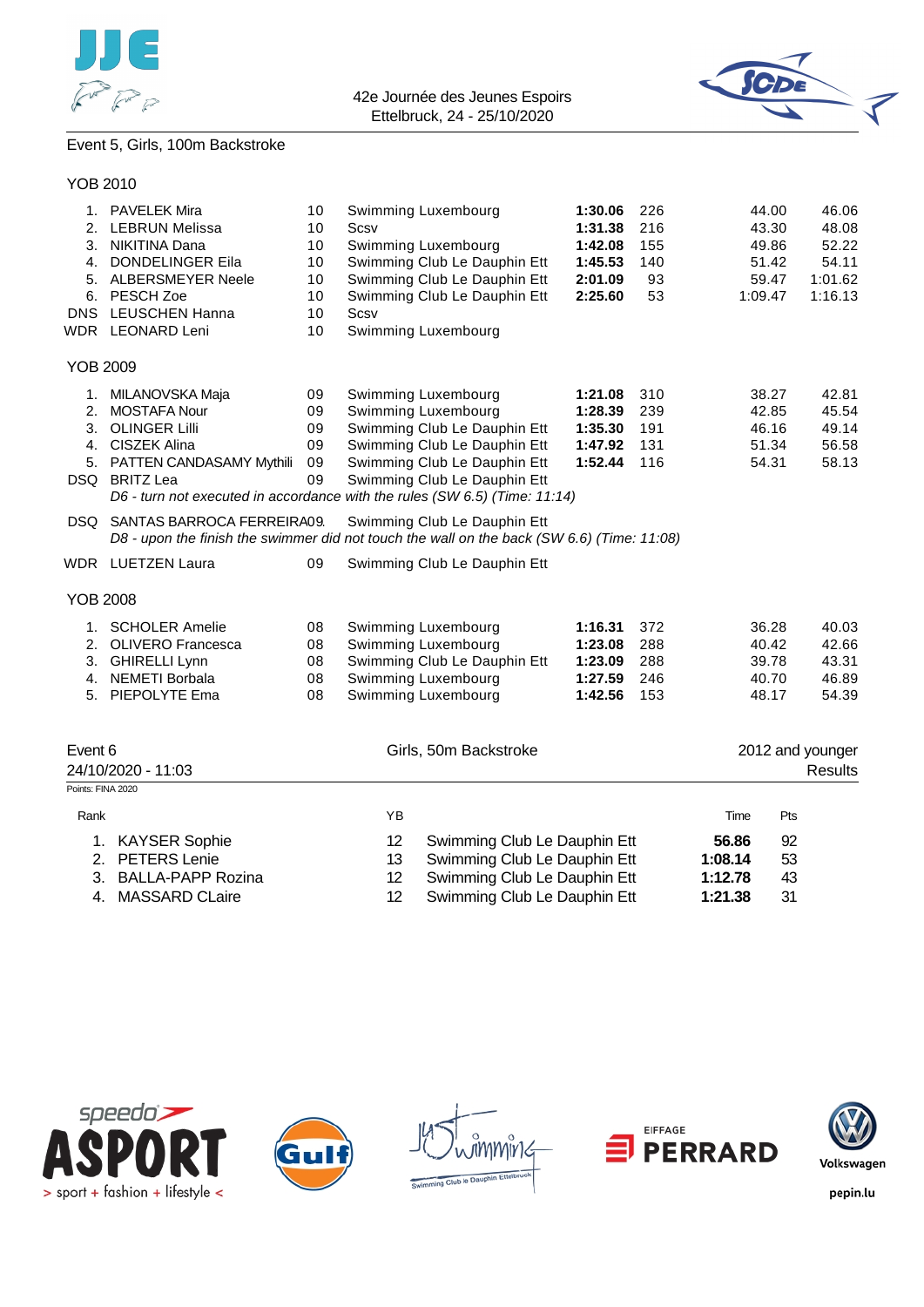



| Event 7           | 24/10/2020 - 11:35                                              |    | Girls, 50m Freestyle         |         | YOB 2008 - 2011<br>Results |
|-------------------|-----------------------------------------------------------------|----|------------------------------|---------|----------------------------|
| Points: FINA 2020 |                                                                 |    |                              |         |                            |
| Rank              |                                                                 | YB |                              | Time    | Pts                        |
| <b>YOB 2011</b>   |                                                                 |    |                              |         |                            |
| 1.                | MULLER Liz                                                      | 11 | Swimming Luxembourg          | 44.98   | 132                        |
| 2.                | <b>SCHWALL Laurence</b>                                         | 11 | Scsv                         | 45.50   | 127                        |
| 3.                | <b>KOHNEN Luisa</b>                                             | 11 | <b>Scsv</b>                  | 46.87   | 117                        |
| 4.                | <b>REIZER</b> Ines                                              | 11 | Swimming Luxembourg          | 49.52   | 99                         |
| 5.                | <b>LUETZEN Alexya</b>                                           | 11 | Swimming Club Le Dauphin Ett | 54.08   | 76                         |
| 6.                | <b>THINNES Lyse</b>                                             | 11 | Swimming Club Le Dauphin Ett | 1:18.10 | 25                         |
| DSQ.              | <b>ELSEN Lea</b>                                                | 11 | Swimming Club Le Dauphin Ett |         |                            |
|                   | G2 - Starting before the starting signal (SW 4.4) (Time: 11:44) |    |                              |         |                            |
|                   | DNS KERSCHEN Emma                                               | 11 | Swimming Club Le Dauphin Ett |         |                            |
| <b>YOB 2010</b>   |                                                                 |    |                              |         |                            |
|                   | 1. PAVELEK Mira                                                 | 10 | Swimming Luxembourg          | 36.17   | 254                        |
| 2.                | <b>BARTHEL Emma</b>                                             | 10 | Swimming Luxembourg          | 36.31   | 251                        |
|                   | 3. LEBRUN Melissa                                               | 10 | <b>Scsv</b>                  | 36.94   | 239                        |
|                   | 4. NIKITINA Dana                                                | 10 | Swimming Luxembourg          | 39.89   | 189                        |
| 5.                | <b>BOUWMEISTER Julianne</b>                                     | 10 | Swimming Luxembourg          | 43.44   | 147                        |
| 6.                | <b>WINDISCH Kristina</b>                                        | 10 | Swimming Luxembourg          | 43.98   | 141                        |
| 7.                | <b>BRUCCULERI Isabel Louise</b>                                 | 10 | Swimming Luxembourg          | 43.99   | 141                        |
| 8.                | <b>FUNCK Martine</b>                                            | 10 | Swimming Luxembourg          | 44.01   | 141                        |
|                   | 9. KARNIK Sia                                                   | 10 | Swimming Luxembourg          | 46.01   | 123                        |
|                   | 10. SABBOURI Sofia                                              | 10 | Swimming Luxembourg          | 46.20   | 122                        |
|                   | 11. ALBERSMEYER Neele                                           | 10 | Swimming Club Le Dauphin Ett | 47.67   | 111                        |
| 12.               | PESCH Zoe                                                       | 10 | Swimming Club Le Dauphin Ett | 48.93   | 102                        |
|                   | WDR LEONARD Leni                                                | 10 | Swimming Luxembourg          |         |                            |
| <b>YOB 2009</b>   |                                                                 |    |                              |         |                            |
|                   | 1. MILANOVSKA Maja                                              | 09 | Swimming Luxembourg          | 32.29   | 358                        |
|                   | 2. GRUJIC-MARTINS Teodora                                       | 09 | Swimming Luxembourg          | 32.67   | 345                        |
|                   | 3. MOSTAFA Nour                                                 | 09 | Swimming Luxembourg          | 34.27   | 299                        |
| 4.                | <b>SMITH Josephine</b>                                          | 09 | Swimming Club Le Dauphin Ett | 35.48   | 269                        |
| 5.                | <b>OLINGER Lilli</b>                                            | 09 | Swimming Club Le Dauphin Ett | 37.30   | 232                        |
| 6.                | <b>RIVELLINI Frida</b>                                          | 09 | Swimming Luxembourg          | 37.60   | 226                        |
| 7.                | <b>KOENIG Charlotte Fleur</b>                                   | 09 | Swimming Luxembourg          | 37.87   | 221                        |
| 8.                | <b>PIACENTINI Giulia</b>                                        | 09 | Swimming Luxembourg          | 37.90   | 221                        |
|                   | 9. FEINEN Zohra                                                 | 09 | Swimming Club Le Dauphin Ett | 38.12   | 217                        |
| 10.               | <b>BRITZ Lea</b>                                                | 09 | Swimming Club Le Dauphin Ett | 39.43   | 196                        |
| 11.               | <b>CISZEK Alina</b>                                             | 09 | Swimming Club Le Dauphin Ett | 40.03   | 187                        |
|                   | 12. PATTEN CANDASAMY Mythili                                    | 09 | Swimming Club Le Dauphin Ett | 41.63   | 167                        |
| 13.               | SANTAS BARROCA FERREIRA Carolir09                               |    | Swimming Club Le Dauphin Ett | 49.42   | 99                         |
| <b>DNS</b>        | <b>VALKOVSZKY Emese</b>                                         | 09 | Swimming Luxembourg          |         |                            |
|                   | <b>WDR</b> LUETZEN Laura                                        | 09 | Swimming Club Le Dauphin Ett |         |                            |
|                   |                                                                 |    |                              |         |                            |









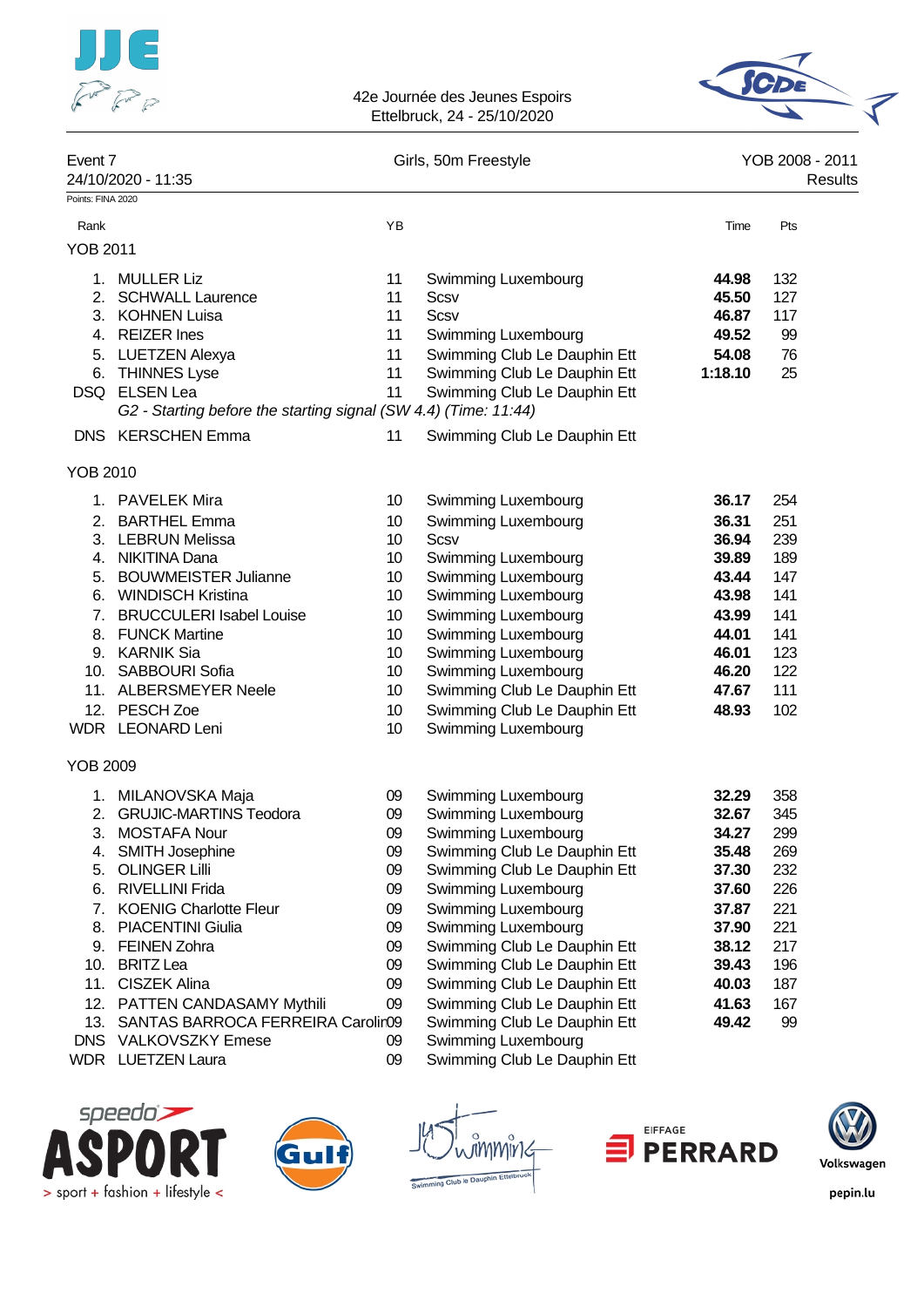



# Event 7, Girls, 50m Freestyle

| YOB 2008 |
|----------|
|          |
|          |

| 2.<br>3.<br>4.<br>5.<br>6.<br>7.<br>8.<br><b>WDR</b><br><b>WDR</b> | <b>BLESES Joyce</b><br><b>GHIRELLI Lynn</b><br><b>NEMETI Borbala</b><br><b>STRASSER Amelie</b><br><b>ALBERS Emely</b><br><b>BOUWMEISTER Annebelle</b><br><b>BOUWMEISTER Yfke</b><br>PIEPOLYTE Ema<br><b>DONDELINGER Elisa</b><br><b>HEILIGER Lilly</b><br><b>WDR</b> PASA Sofia | Swimming Club Le Dauphin Ett<br>08<br>08<br>Swimming Club Le Dauphin Ett<br>Swimming Luxembourg<br>08<br>Swimming Club Le Dauphin Ett<br>08<br>Swimming Club Le Dauphin Ett<br>08<br>Swimming Luxembourg<br>08<br>Swimming Luxembourg<br>80<br>Swimming Luxembourg<br>08<br>08<br>Swimming Luxembourg<br>Swimming Luxembourg<br>08<br>Swimming Luxembourg<br>08 |    |                                                                   |                    | 30.59<br>31.35<br>33.52<br>33.92<br>34.30<br>35.91<br>37.14<br>38.43 | 421<br>391<br>320<br>308<br>298<br>260<br>235<br>212 |                 |                             |
|--------------------------------------------------------------------|---------------------------------------------------------------------------------------------------------------------------------------------------------------------------------------------------------------------------------------------------------------------------------|-----------------------------------------------------------------------------------------------------------------------------------------------------------------------------------------------------------------------------------------------------------------------------------------------------------------------------------------------------------------|----|-------------------------------------------------------------------|--------------------|----------------------------------------------------------------------|------------------------------------------------------|-----------------|-----------------------------|
| Event 8                                                            | 24/10/2020 - 11:51                                                                                                                                                                                                                                                              |                                                                                                                                                                                                                                                                                                                                                                 |    | Girls, 100m Butterfly                                             |                    |                                                                      |                                                      |                 | YOB 2008 - 2011<br>Results  |
| Points: FINA 2020                                                  |                                                                                                                                                                                                                                                                                 |                                                                                                                                                                                                                                                                                                                                                                 |    |                                                                   |                    |                                                                      |                                                      |                 |                             |
| Rank                                                               |                                                                                                                                                                                                                                                                                 | YB                                                                                                                                                                                                                                                                                                                                                              |    |                                                                   | Time               | Pts                                                                  |                                                      | 50 <sub>m</sub> | 100 <sub>m</sub>            |
| <b>YOB 2009</b>                                                    |                                                                                                                                                                                                                                                                                 |                                                                                                                                                                                                                                                                                                                                                                 |    |                                                                   |                    |                                                                      |                                                      |                 |                             |
|                                                                    | 1. GRUJIC-MARTINS Teodora<br>2. POELS Klara-Luisa<br>DNS CONSTANTIN Sophia                                                                                                                                                                                                      | 09<br>09<br>09                                                                                                                                                                                                                                                                                                                                                  |    | Swimming Luxembourg<br>Swimming Luxembourg<br>Swimming Luxembourg | 1:26.94<br>1:47.52 | 247<br>131                                                           |                                                      | 39.96<br>48.11  | 46.98<br>59.41              |
| <b>YOB 2008</b>                                                    |                                                                                                                                                                                                                                                                                 |                                                                                                                                                                                                                                                                                                                                                                 |    |                                                                   |                    |                                                                      |                                                      |                 |                             |
|                                                                    | 1. SCHOLER Amelie<br>2. OLIVERO Francesca<br>WDR HRIC Nina                                                                                                                                                                                                                      | 08<br>08<br>08                                                                                                                                                                                                                                                                                                                                                  |    | Swimming Luxembourg<br>Swimming Luxembourg<br>Swimming Luxembourg | 1:19.03<br>1:23.77 | 329<br>277                                                           |                                                      | 36.73<br>37.87  | 42.30<br>45.90              |
| Event 9                                                            | 24/10/2020 - 11:55                                                                                                                                                                                                                                                              |                                                                                                                                                                                                                                                                                                                                                                 |    | Girls, 50m Breaststroke                                           |                    |                                                                      |                                                      |                 | 2012 and younger<br>Results |
| Points: FINA 2020                                                  |                                                                                                                                                                                                                                                                                 |                                                                                                                                                                                                                                                                                                                                                                 |    |                                                                   |                    |                                                                      |                                                      |                 |                             |
| Rank                                                               |                                                                                                                                                                                                                                                                                 |                                                                                                                                                                                                                                                                                                                                                                 | YB |                                                                   |                    |                                                                      | Time                                                 | Pts             |                             |
| 1.                                                                 | <b>KAYSER Sophie</b>                                                                                                                                                                                                                                                            |                                                                                                                                                                                                                                                                                                                                                                 | 12 | Swimming Club Le Dauphin Ett                                      |                    |                                                                      | 1:02.06                                              | 97              |                             |









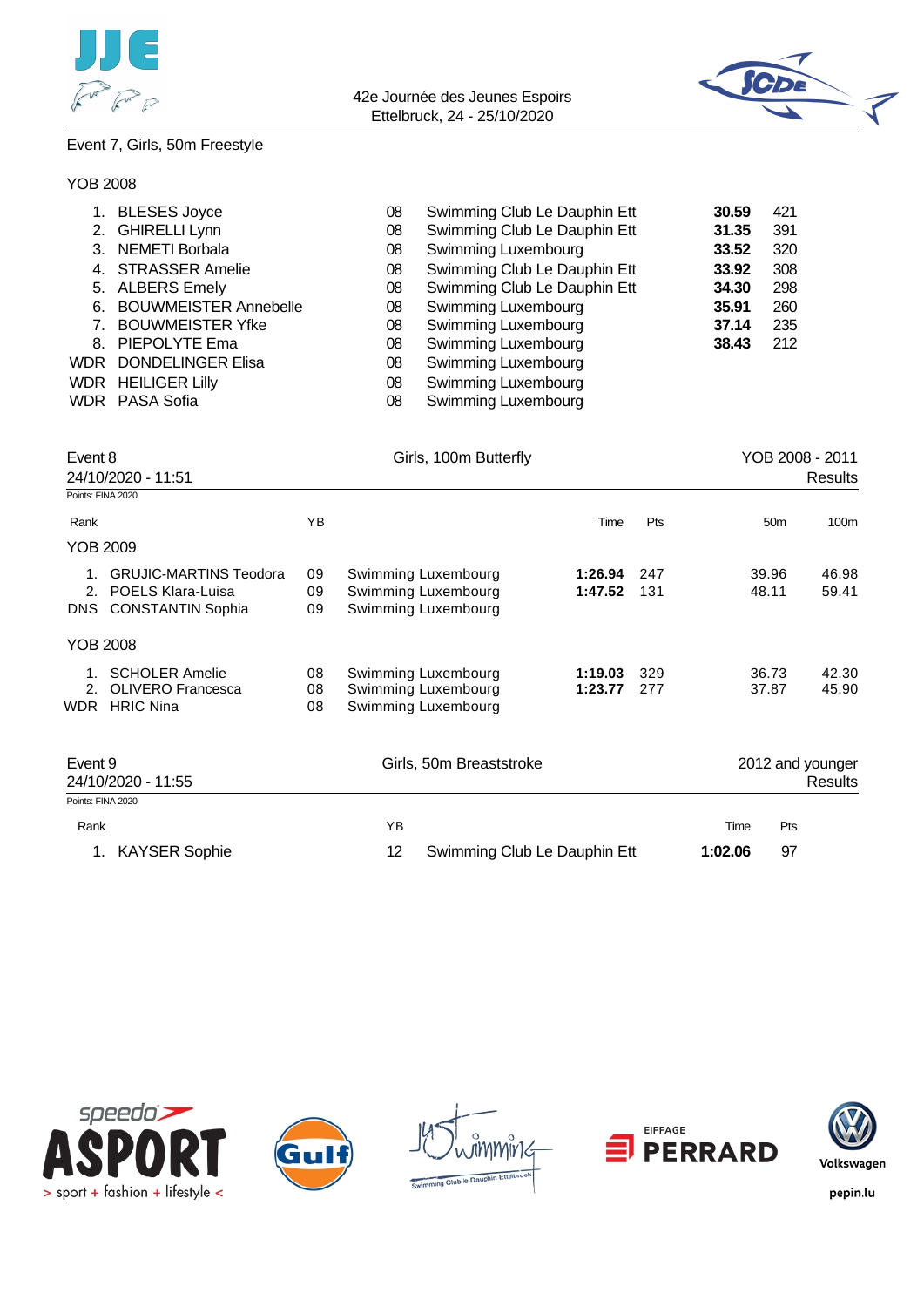



| Event 10<br>24/10/2020 - 11:57                                                                                        |                                  | Girls, 200m Medley                                                                                                                                                              |                                                                                        |     |                                                    |                                                    | YOB 2008 - 2011                                    | <b>Results</b>                                     |
|-----------------------------------------------------------------------------------------------------------------------|----------------------------------|---------------------------------------------------------------------------------------------------------------------------------------------------------------------------------|----------------------------------------------------------------------------------------|-----|----------------------------------------------------|----------------------------------------------------|----------------------------------------------------|----------------------------------------------------|
| Points: FINA 2020                                                                                                     |                                  |                                                                                                                                                                                 |                                                                                        |     |                                                    |                                                    |                                                    |                                                    |
| Rank<br><b>YOB 2010</b>                                                                                               | YB                               |                                                                                                                                                                                 | Time                                                                                   | Pts | 50 <sub>m</sub>                                    | 100m                                               | 150m                                               | 200m                                               |
| 1. DONDELINGER Eila<br>DNS LEUSCHEN Hanna                                                                             | 10<br>10                         | Swimming Club Le Dauphir3:48.48 151<br>Scsv                                                                                                                                     |                                                                                        |     | 57.32                                              | 55.61                                              | 1:02.36                                            | 53.19                                              |
| <b>YOB 2009</b>                                                                                                       |                                  |                                                                                                                                                                                 |                                                                                        |     |                                                    |                                                    |                                                    |                                                    |
| 1. SMITH Josephine<br>2. OLINGER Lilli<br>3. FEINEN Zohra<br><b>WDR LUETZEN Laura</b>                                 | 09<br>09<br>09<br>09             | Swimming Club Le Dauphir3:12.30 254<br>Swimming Club Le Dauphir3:23.48 214<br>Swimming Club Le Dauphir3:34.81 182<br>Swimming Club Le Dauphin Ett                               |                                                                                        |     | 44.03<br>48.91<br>53.40                            | 49.62<br>52.49<br>54.02                            | 56.90<br>58.37<br>59.67                            | 41.75<br>43.71<br>47.72                            |
| <b>YOB 2008</b>                                                                                                       |                                  |                                                                                                                                                                                 |                                                                                        |     |                                                    |                                                    |                                                    |                                                    |
| 1. BLESES Joyce<br>2. STRASSER Amelie<br>3. ALBERS Emely<br>4. GHIRELLI Lynn<br><b>WDR HEILIGER Lilly</b>             | 08<br>08<br>08<br>08<br>08       | Swimming Club Le Dauphir2:45.87 396<br>Swimming Club Le Dauphir3:01.74 301<br>Swimming Club Le Dauphir3:03.91 290<br>Swimming Club Le Dauphir3:10.46 261<br>Swimming Luxembourg |                                                                                        |     | 34.91<br>41.84<br>40.14<br>43.24                   | 42.12<br>45.79<br>48.79<br>46.38                   | 52.04<br>53.53<br>54.04<br>57.59                   | 36.80<br>40.58<br>40.94<br>43.25                   |
| Event 11<br>24/10/2020 - 14:30<br>Points: FINA 2020                                                                   |                                  | Boys, 200m Freestyle                                                                                                                                                            |                                                                                        |     |                                                    |                                                    | YOB 2008 - 2011                                    | <b>Results</b>                                     |
| Rank                                                                                                                  | ΥB                               |                                                                                                                                                                                 | Time                                                                                   | Pts | 50m                                                | 100m                                               | 150 <sub>m</sub>                                   | 200m                                               |
| <b>YOB 2011</b>                                                                                                       |                                  |                                                                                                                                                                                 |                                                                                        |     |                                                    |                                                    |                                                    |                                                    |
| 1. VISSER Felix                                                                                                       | 11                               | Swimming Club Le Dauphir3:35.01                                                                                                                                                 |                                                                                        | 98  | 45.75                                              | 57.02                                              | 59.11                                              | 53.13                                              |
| <b>YOB 2010</b>                                                                                                       |                                  |                                                                                                                                                                                 |                                                                                        |     |                                                    |                                                    |                                                    |                                                    |
| 1. CARNEIRO Vasco<br>2. MOOG Paul<br><b>DNS COLONERUS Jonas</b>                                                       | 10<br>10<br>10                   | Swimming Luxembourg<br>Swimming Luxembourg<br>Scsv                                                                                                                              | 2:49.86 200<br>3:03.79 158                                                             |     | 36.78<br>41.17                                     | 43.02<br>47.61                                     | 45.80<br>48.23                                     | 44.26<br>46.78                                     |
| <b>YOB 2009</b>                                                                                                       |                                  |                                                                                                                                                                                 |                                                                                        |     |                                                    |                                                    |                                                    |                                                    |
| 1. KIDD Alexander<br>2. REDING Deyan<br>3. BEHLIL Alp<br>4. TROIA REVERTE Giacom 09                                   | 09<br>09<br>09                   | Swimming Luxembourg<br>Swimming Luxembourg<br>Swimming Luxembourg<br>Swimming Luxembourg                                                                                        | 2:45.22 217<br>2:47.41 209<br>2:49.83 200<br>3:07.83 148                               |     | 37.17<br>36.37<br>38.84<br>42.75                   | 41.51<br>41.78<br>43.12<br>48.07                   | 44.03<br>43.60<br>44.72<br>48.76                   | 42.51<br>45.66<br>43.15<br>48.25                   |
| <b>YOB 2008</b>                                                                                                       |                                  |                                                                                                                                                                                 |                                                                                        |     |                                                    |                                                    |                                                    |                                                    |
| 1. KUNEN Fynn<br>2. KROMBACH Alex<br>3. METZLER Charles<br>4. KRIES Leo<br>5. GEORGIEV Theodor<br>6. SIEDLECKI Michal | 08<br>08<br>08<br>08<br>08<br>08 | Swimming Luxembourg<br>Swimming Luxembourg<br>Swimming Luxembourg<br>Swimming Luxembourg<br>Swimming Luxembourg<br>Swimming Luxembourg                                          | 2:26.49 312<br>2:40.17 238<br>2:42.70 227<br>2:43.84 223<br>2:51.26 195<br>2:56.68 177 |     | 32.64<br>35.67<br>36.55<br>36.43<br>38.68<br>40.61 | 37.57<br>40.79<br>41.62<br>41.24<br>43.33<br>45.80 | 38.56<br>42.99<br>42.65<br>43.47<br>45.35<br>46.58 | 37.72<br>40.72<br>41.88<br>42.70<br>43.90<br>43.69 |
| conodo <del>–</del>                                                                                                   |                                  |                                                                                                                                                                                 |                                                                                        |     |                                                    |                                                    |                                                    | æ                                                  |





ng Club le Dauphin Et



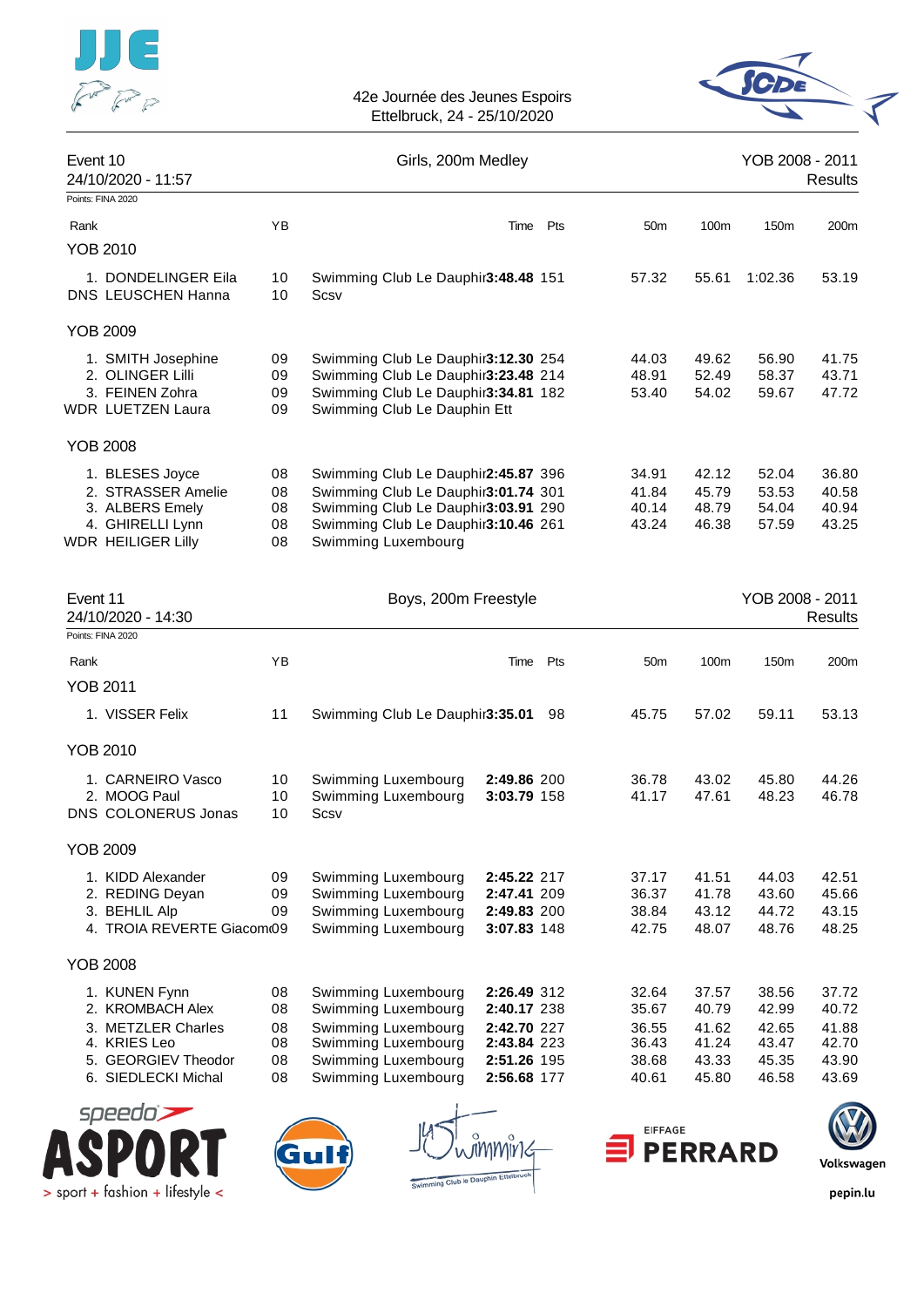



### Event 11, Boys, 200m Freestyle, YOB 2008

| Rank                          |                                                                                                                                                                         | ΥB                   | Time                                                                                                                                                                      | Pts                                      | 50 <sub>m</sub>          | 100m           | 150m                             | 200m                               |
|-------------------------------|-------------------------------------------------------------------------------------------------------------------------------------------------------------------------|----------------------|---------------------------------------------------------------------------------------------------------------------------------------------------------------------------|------------------------------------------|--------------------------|----------------|----------------------------------|------------------------------------|
|                               | 7. NAVA Alessio<br>8. BATSTONE Lorenz<br>DSQ ORTIZ BOGDANOV Pablo 08<br>G2 - Starting before the starting signal (SW 4.4) (Time: 14:45)                                 | 08<br>08             | Swimming Luxembourg<br>3:23.68 116<br>Swimming Club Le Dauphir3:45.57 85<br>Swimming Luxembourg                                                                           |                                          | 40.47<br>47.30           | 49.42<br>59.30 | 57.20<br>1:00.70                 | 56.59<br>58.27                     |
|                               | DNS COLONERUS Daniel                                                                                                                                                    | Scsv<br>08           |                                                                                                                                                                           |                                          |                          |                |                                  |                                    |
|                               |                                                                                                                                                                         |                      |                                                                                                                                                                           |                                          |                          |                |                                  |                                    |
| Event 12<br>Points: FINA 2020 | 24/10/2020 - 14:47                                                                                                                                                      |                      | Boys, 100m Breaststroke                                                                                                                                                   |                                          |                          |                | YOB 2008 - 2011                  | <b>Results</b>                     |
| Rank                          |                                                                                                                                                                         | ΥB                   |                                                                                                                                                                           | Time                                     | Pts                      |                | 50m                              | 100m                               |
| <b>YOB 2011</b>               |                                                                                                                                                                         |                      |                                                                                                                                                                           |                                          |                          |                |                                  |                                    |
| 1.                            | <b>FRAUENKRON Luca</b><br>2. HUBERTY Nick<br>DSQ COLIENNE Hugo                                                                                                          | 11<br>11<br>11       | Scsv<br>Swimming Luxembourg<br>Scsv<br>B14 - did not touch the wall with both hands simultaneously and separated at the turn / finish (SW 7.6)                            | 1:49.85<br>2:06.53                       | 129<br>84                |                | 52.37<br>59.71                   | 57.48<br>1:06.82                   |
|                               | DSQ MELOUANE AMAHZOUNE Isha11<br>14:55)                                                                                                                                 |                      | Cercle de Natation Wiltz<br>B11 - movements of the legs not simultaneous, not on the same horizontal plane or alternating (SW 7.4) (Time:                                 |                                          |                          |                |                                  |                                    |
| DNS.                          | <b>DONDELINGER Gregory</b>                                                                                                                                              | 11                   | Swimming Luxembourg                                                                                                                                                       |                                          |                          |                |                                  |                                    |
| <b>YOB 2010</b>               |                                                                                                                                                                         |                      |                                                                                                                                                                           |                                          |                          |                |                                  |                                    |
| 1.<br>2.                      | <b>BENTO Rodrigo</b><br><b>BELLUS HOEPPE Amaury</b><br>3. CHATAIGNIER Paul<br>DSQ RICHETTA Alexander<br>G2 - Starting before the starting signal (SW 4.4) (Time: 15:01) | 10<br>10<br>10<br>10 | Swimming Luxembourg<br>Swimming Luxembourg<br>Swimming Luxembourg<br>Swimming Luxembourg                                                                                  | 1:49.08<br>1:56.23<br>1:57.83            | 132<br>109<br>105        |                | 49.65<br>55.33<br>56.77          | 59.43<br>1:00.90<br>1:01.06        |
| DSQ                           | <b>BLECKMANN Antoine</b><br>15:04)                                                                                                                                      | 10                   | Swimming Luxembourg<br>B11 - movements of the legs not simultaneous, not on the same horizontal plane or alternating (SW 7.4) (Time:                                      |                                          |                          |                |                                  |                                    |
| <b>YOB 2009</b>               |                                                                                                                                                                         |                      |                                                                                                                                                                           |                                          |                          |                |                                  |                                    |
| 3.                            | 1. BASSO Raoul<br>2. FALTZ Aleksandar<br><b>TROIA REVERTE Giacomo</b><br>4. LECLERCQ Thomas                                                                             | 09<br>09<br>09<br>09 | Swimming Luxembourg<br>Swimming Club Le Dauphin Ett<br>Swimming Luxembourg<br>Swimming Luxembourg                                                                         | 1:41.58<br>1:41.75<br>1:51.52<br>1:53.11 | 164<br>163<br>123<br>118 |                | 47.92<br>48.71<br>54.56<br>53.04 | 53.66<br>53.04<br>56.96<br>1:00.07 |
| <b>YOB 2008</b>               |                                                                                                                                                                         |                      |                                                                                                                                                                           |                                          |                          |                |                                  |                                    |
|                               | 1. URBAIN Raphael<br>2. MELOUANE AMAHZOUNE Adai08<br>DSQ NAVA Alessio                                                                                                   | 08<br>08             | Scsv<br>Cercle de Natation Wiltz<br>Swimming Luxembourg<br>B14 - did not touch the wall with both hands simultaneously and separated at the turn / finish (SW 7.6) (Time: | 1:30.87<br>1:49.92                       | 229<br>129               |                | 42.44<br>52.42                   | 48.43<br>57.50                     |
|                               | 15:02)<br>DNS PETRY Kevin                                                                                                                                               | 08                   | Swimming Club Le Dauphin Ett                                                                                                                                              |                                          |                          |                |                                  |                                    |
|                               | speedo`                                                                                                                                                                 |                      |                                                                                                                                                                           |                                          | <b>EIFFAGE</b>           |                |                                  |                                    |









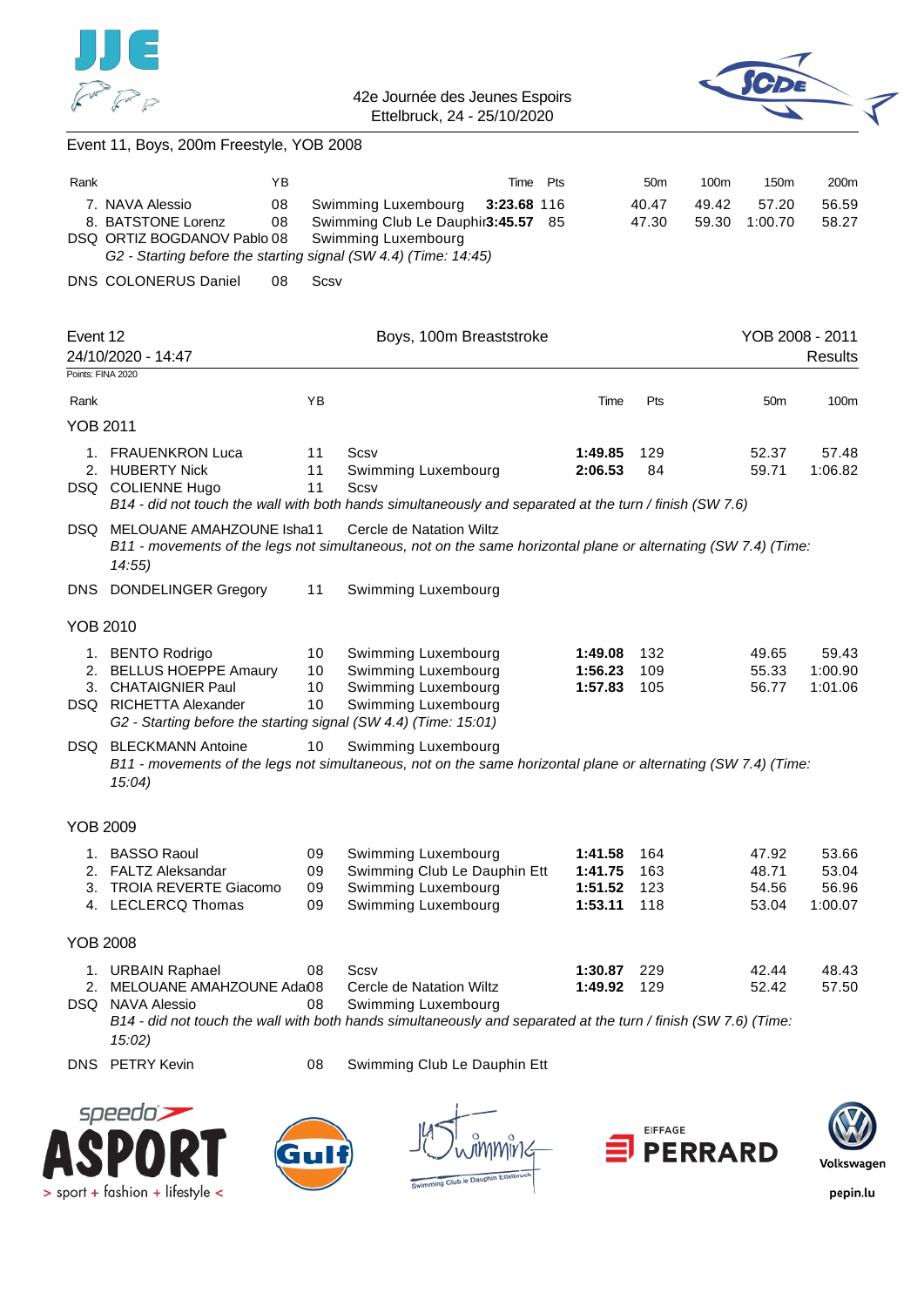|                           |                              |                 | 42e Journée des Jeunes Espoirs<br>Ettelbruck, 24 - 25/10/2020 |         |     |         |                 |                                    |
|---------------------------|------------------------------|-----------------|---------------------------------------------------------------|---------|-----|---------|-----------------|------------------------------------|
| Event 13                  | 24/10/2020 - 14:58           |                 | Boys, 50m Freestyle                                           |         |     |         |                 | 2012 and younger<br><b>Results</b> |
| Points: FINA 2020<br>Rank |                              | YB              |                                                               |         |     | Time    | Pts             |                                    |
| 1.                        | <b>BOERSMA Anton</b>         | 12              |                                                               |         |     | 44.70   | 92              |                                    |
|                           | 2. BERVAS-SCHUMACHER Olivier | 12              | Swimming Luxembourg<br>Swimming Club Le Dauphin Ett           |         |     | 46.04   | 84              |                                    |
|                           | 3. PLETSCHETTE Hugo          | 12 <sub>2</sub> | Swimming Club Le Dauphin Ett                                  |         |     | 51.26   | 61              |                                    |
|                           | 4. TESSARO Luca              | 12 <sup>2</sup> | Swimming Club Le Dauphin Ett                                  |         |     | 54.11   | 52              |                                    |
|                           | 5. REMICHE Paul              | 12 <sub>2</sub> | Swimming Club Le Dauphin Ett                                  |         |     | 58.62   | 41              |                                    |
|                           | 6. HILBERT Nicolas           | 13              | Swimming Club Le Dauphin Ett                                  |         |     | 1:12.00 | 22              |                                    |
| Event 14                  | 24/10/2020 - 15:01           |                 | Boys, 50m Butterfly                                           |         |     |         |                 | YOB 2008 - 2011<br>Results         |
| Points: FINA 2020         |                              | YB              |                                                               |         |     |         |                 |                                    |
| Rank<br>YOB 2010          |                              |                 |                                                               |         |     | Time    | Pts             |                                    |
|                           | 1. CARNEIRO Vasco            | 10              | Swimming Luxembourg                                           |         |     | 39.69   | 164             |                                    |
|                           | 2. COLLOMB Robin             | 10              | Swimming Luxembourg                                           |         |     | 42.94   | 129             |                                    |
|                           | 3. BELLUS HOEPPE Amaury      | 10              | Swimming Luxembourg                                           |         |     | 48.50   | 90              |                                    |
|                           | 4. BENTO Rodrigo             | 10              | Swimming Luxembourg                                           |         |     | 52.17   | 72              |                                    |
| <b>YOB 2009</b>           |                              |                 |                                                               |         |     |         |                 |                                    |
|                           | 1. BEHLIL Alp                | 09              | Swimming Luxembourg                                           |         |     | 43.55   | 124             |                                    |
| YOB 2008                  |                              |                 |                                                               |         |     |         |                 |                                    |
| 1.                        | <b>VIGUIER Evan</b>          | 08              | Swimming Luxembourg                                           |         |     | 34.76   | 244             |                                    |
| 2.                        | ORTIZ BOGDANOV Pablo         | 08              | Swimming Luxembourg                                           |         |     | 35.04   | 239             |                                    |
| 3.                        | <b>KROMBACH Alex</b>         | 08              | Swimming Luxembourg                                           |         |     | 37.62   | 193             |                                    |
| 4.                        | <b>KRIES Leo</b>             | 08              | Swimming Luxembourg                                           |         |     | 39.13   | 171             |                                    |
| 5.                        | <b>MOOG Jules</b>            | 08              | Swimming Luxembourg                                           |         |     | 40.24   | 157             |                                    |
| 6.                        | SIEDLECKI Michal             | 08              | Swimming Luxembourg                                           |         |     | 43.72   | 123             |                                    |
| 7.                        | <b>GEORGIEV Theodor</b>      | 08              | Swimming Luxembourg                                           |         |     | 44.21   | 119             |                                    |
| Event 15                  | 24/10/2020 - 15:06           |                 | Boys, 100m Backstroke                                         |         |     |         |                 | YOB 2008 - 2011<br><b>Results</b>  |
| Points: FINA 2020         |                              |                 |                                                               |         |     |         |                 |                                    |
| Rank                      | YB                           |                 |                                                               | Time    | Pts |         | 50 <sub>m</sub> | 100m                               |
| <b>YOB 2011</b>           |                              |                 |                                                               |         |     |         |                 |                                    |
|                           | 1. COLIENNE Hugo<br>11       | Scsv            |                                                               | 1:43.95 | 103 |         | 50.63           | 53.32                              |
|                           | 2. VISSER Felix<br>11        |                 | Swimming Club Le Dauphin Ett                                  | 1:46.35 | 97  |         | 51.51           | 54.84                              |
| 3.                        | MELOUANE AMAHZOUNE Isha11    |                 | Cercle de Natation Wiltz                                      | 1:59.78 | 67  |         | 57.07           | 1:02.71                            |
|                           | <b>HILBERT Charles</b>       |                 | Swimming Club Le Dauphin Ett                                  | 2:12.36 | 50  |         | 1:01.42         | 1:10.94                            |









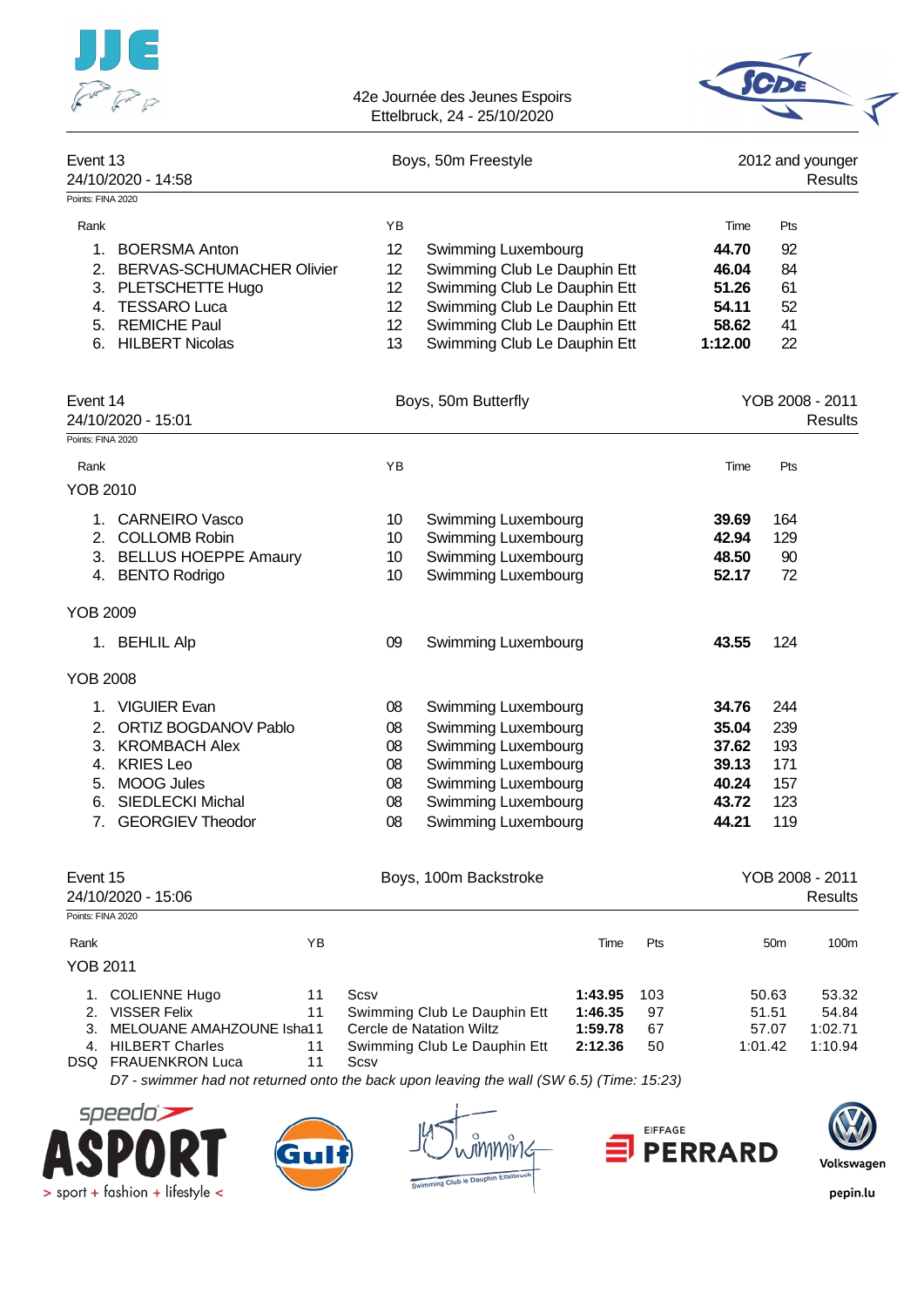



### Event 15, Boys, 100m Backstroke

DNS DONDELINGER Gregory

> sport + fashion + lifestyle <

| <b>YOB 2010</b>   |                                                     |          |      |                                                          |                    |           |         |                |                                    |
|-------------------|-----------------------------------------------------|----------|------|----------------------------------------------------------|--------------------|-----------|---------|----------------|------------------------------------|
|                   | 1. MOOG Paul<br>DNS COLONERUS Jonas                 | 10<br>10 | Scsv | Swimming Luxembourg                                      | 1:38.86            | 120       |         | 48.16          | 50.70                              |
| <b>YOB 2009</b>   |                                                     |          |      |                                                          |                    |           |         |                |                                    |
|                   | 1. REDING Deyan                                     | 09       |      | Swimming Luxembourg                                      | 1:24.10            | 196       |         | 39.57          | 44.53                              |
| 2.                | <b>KIDD Alexander</b>                               | 09       |      | Swimming Luxembourg                                      | 1:29.41            | 163       |         | 42.76          | 46.65                              |
|                   | 3. FALTZ Aleksandar                                 | 09       |      | Swimming Club Le Dauphin Ett                             | 1:41.46            | 111       |         | 50.99          | 50.47                              |
| <b>YOB 2008</b>   |                                                     |          |      |                                                          |                    |           |         |                |                                    |
| 1.                | <b>KUNEN Fynn</b>                                   | 08       |      | Swimming Luxembourg                                      | 1:18.81            | 238       |         | 37.76          | 41.05                              |
|                   | 2. URBAIN Raphael                                   | 08       | Scsv |                                                          | 1:19.66            | 231       |         | 39.73          | 39.93                              |
|                   | 3. KROMBACH Alex                                    | 08       |      | Swimming Luxembourg                                      | 1:20.08            | 227       |         | 39.05          | 41.03                              |
| 4.                | <b>KRIES Leo</b>                                    | 08       |      | Swimming Luxembourg                                      | 1:25.37            | 187       |         | 41.86          | 43.51                              |
|                   | 5. METZLER Charles                                  | 08       |      | Swimming Luxembourg                                      | 1:27.12            | 176       |         | 42.99          | 44.13                              |
|                   | 6. MOOG Jules                                       | 08       |      | Swimming Luxembourg                                      | 1:29.18            | 164       |         | 43.18          | 46.00                              |
| 7.<br>8.          | MELOUANE AMAHZOUNE Adai08<br><b>BATSTONE Lorenz</b> | 08       |      | Cercle de Natation Wiltz<br>Swimming Club Le Dauphin Ett | 1:35.02<br>1:55.72 | 136<br>75 |         | 45.48<br>56.19 | 49.54<br>59.53                     |
|                   | DNS COLONERUS Daniel                                | 08       | Scsv |                                                          |                    |           |         |                |                                    |
|                   | DNS PETRY Kevin                                     | 08       |      | Swimming Club Le Dauphin Ett                             |                    |           |         |                |                                    |
|                   |                                                     |          |      |                                                          |                    |           |         |                |                                    |
| Event 16          | 24/10/2020 - 15:16                                  |          |      | Boys, 50m Backstroke                                     |                    |           |         |                | 2012 and younger<br><b>Results</b> |
| Points: FINA 2020 |                                                     |          |      |                                                          |                    |           |         |                |                                    |
| Rank              |                                                     |          | YB   |                                                          |                    |           | Time    | Pts            |                                    |
| 1.                | <b>BERVAS-SCHUMACHER Olivier</b>                    |          | 12   | Swimming Club Le Dauphin Ett                             |                    |           | 50.78   | 83             |                                    |
| 2.                | PLETSCHETTE Hugo                                    |          | 12   | Swimming Club Le Dauphin Ett                             |                    |           | 56.38   | 61             |                                    |
| 3.                | <b>TESSARO Luca</b>                                 |          | 12   | Swimming Club Le Dauphin Ett                             |                    |           | 57.78   | 56             |                                    |
| 4.                | <b>REMICHE Paul</b>                                 |          | 12   | Swimming Club Le Dauphin Ett                             |                    |           | 1:05.40 | 39             |                                    |
| 5.                | <b>HILBERT Nicolas</b>                              |          | 13   | Swimming Club Le Dauphin Ett                             |                    |           | 1:18.42 | 22             |                                    |
|                   |                                                     |          |      |                                                          |                    |           |         |                |                                    |
| Event 17          | 24/10/2020 - 15:48                                  |          |      | Boys, 50m Freestyle                                      |                    |           |         |                | YOB 2008 - 2011<br><b>Results</b>  |
| Points: FINA 2020 |                                                     |          |      |                                                          |                    |           |         |                |                                    |
| Rank              |                                                     |          | ΥB   |                                                          |                    |           | Time    | Pts            |                                    |
| <b>YOB 2011</b>   |                                                     |          |      |                                                          |                    |           |         |                |                                    |
| 1.                | <b>VISSER Felix</b>                                 |          | 11   | Swimming Club Le Dauphin Ett                             |                    |           | 39.66   | 132            |                                    |
| 2.                | <b>FRAUENKRON Luca</b>                              |          | 11   | Scsv                                                     |                    |           | 41.67   | 114            |                                    |
| 3.                | <b>COLIENNE Hugo</b>                                |          | 11   | <b>Scsv</b>                                              |                    |           | 42.07   | 111            |                                    |
|                   | 4. MELOUANE AMAHZOUNE Ishaq                         |          | 11   | Cercle de Natation Wiltz                                 |                    |           | 47.04   | 79             |                                    |

5. HUBERTY Nick 11 Swimming Luxembourg **51.65** 60 6. HILBERT Charles 11 Swimming Club Le Dauphin Ett **58.61** 41

1Mir1<

DNS DA COSTA NETO Francisco 11 Swimming Club Le Dauphin Ett DNS DINIS DE SA Francisco 11 Swimming Club Le Dauphin Ett



**PERRARD**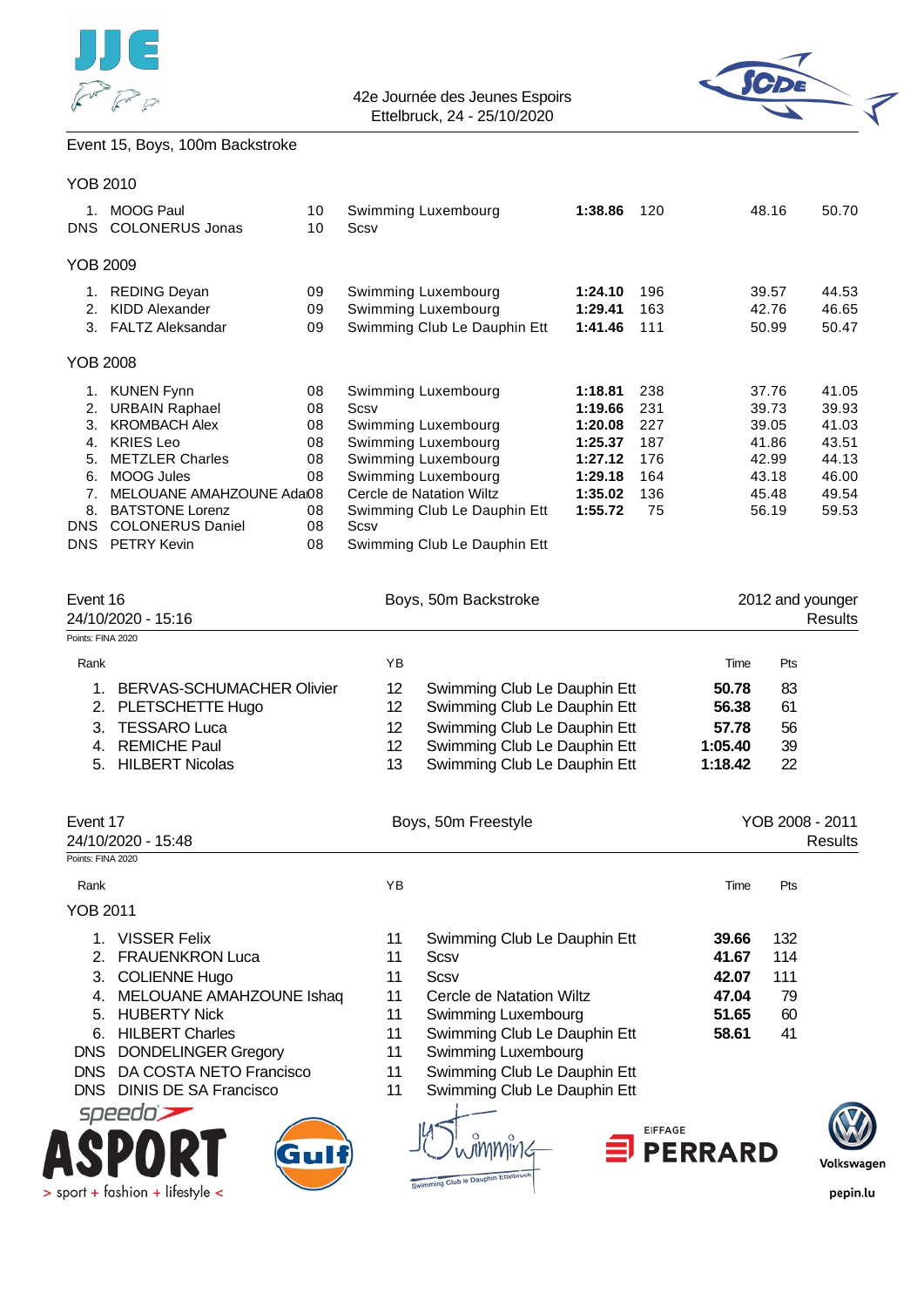



### Event 17, Boys, 50m Freestyle

### YOB 2010

| 1.             | <b>COLLOMB Robin</b>         | 10 | Swimming Luxembourg          | 38.07   | 150 |
|----------------|------------------------------|----|------------------------------|---------|-----|
| 2.             | <b>BENTO Rodrigo</b>         | 10 | Swimming Luxembourg          | 38.51   | 145 |
| 3.             | <b>MOOG Paul</b>             | 10 | Swimming Luxembourg          | 38.95   | 140 |
| 4.             | <b>BELLUS HOEPPE Amaury</b>  | 10 | Swimming Luxembourg          | 42.43   | 108 |
| 5.             | <b>CHATAIGNIER Paul</b>      | 10 | Swimming Luxembourg          | 45.67   | 87  |
| 6.             | <b>RICHETTA Alexander</b>    | 10 | <b>Swimming Luxembourg</b>   | 50.39   | 64  |
| 7 <sub>1</sub> | <b>BLECKMANN Antoine</b>     | 10 | Swimming Luxembourg          | 50.63   | 63  |
|                | 8. BOUCHAKRI Rassim          | 10 | Swimming Club Le Dauphin Ett | 1:18.42 | 17  |
| YOB 2009       |                              |    |                              |         |     |
|                | 1. KIDD Alexander            | 09 | Swimming Luxembourg          | 33.70   | 216 |
| 2.             | <b>REDING Deyan</b>          | 09 | Swimming Luxembourg          | 34.18   | 207 |
| 3.             | <b>BEHLIL Alp</b>            | 09 | Swimming Luxembourg          | 35.62   | 183 |
| 4.             | <b>BASSO Raoul</b>           | 09 | Swimming Luxembourg          | 39.33   | 136 |
| 5.             | <b>TROIA REVERTE Giacomo</b> | 09 | Swimming Luxembourg          | 41.29   | 117 |
|                | 6. LECLERCQ Thomas           | 09 | Swimming Luxembourg          | 42.85   | 105 |
| YOB 2008       |                              |    |                              |         |     |
| 1.             | <b>ORTIZ BOGDANOV Pablo</b>  | 08 | Swimming Luxembourg          | 30.10   | 304 |
| 2.             | <b>VIGUIER Evan</b>          | 08 | Swimming Luxembourg          | 31.15   | 274 |
| 3.             | <b>URBAIN Raphael</b>        | 08 | Scsv                         | 34.20   | 207 |
| 4.             | <b>MOOG Jules</b>            | 08 | Swimming Luxembourg          | 34.54   | 201 |
| 5.             | <b>GEORGIEV Theodor</b>      | 08 | Swimming Luxembourg          | 35.85   | 179 |
| 6.             | MELOUANE AMAHZOUNE Adam      | 08 | Cercle de Natation Wiltz     | 35.94   | 178 |
| 7.             | <b>SIEDLECKI Michal</b>      | 08 | Swimming Luxembourg          | 37.61   | 155 |
| 8.             | <b>NAVA Alessio</b>          | 08 | Swimming Luxembourg          | 38.00   | 151 |
| 9.             | <b>BATSTONE Lorenz</b>       | 08 | Swimming Club Le Dauphin Ett | 46.79   | 80  |
| <b>DNS</b>     | <b>PETRY Kevin</b>           | 08 | Swimming Club Le Dauphin Ett |         |     |

| Event 18<br>24/10/2020 - 15:58 |                       |    | Boys, 100m Butterfly | YOB 2008 - 2011<br>Results |     |                 |       |
|--------------------------------|-----------------------|----|----------------------|----------------------------|-----|-----------------|-------|
|                                | Points: FINA 2020     |    |                      |                            |     |                 |       |
| Rank                           |                       | ΥB |                      | Time                       | Pts | 50 <sub>m</sub> | 100m  |
|                                | YOB 2010              |    |                      |                            |     |                 |       |
|                                | <b>CARNEIRO Vasco</b> | 10 | Swimming Luxembourg  | 1:38.02                    | 118 | 43.65           | 54.37 |
|                                | 2. COLLOMB Robin      | 10 | Swimming Luxembourg  | 1:45.31                    | 95  | 46.19           | 59.12 |
|                                | YOB 2008              |    |                      |                            |     |                 |       |
|                                | KUNEN Fynn            | 08 | Swimming Luxembourg  | 1:19.70                    | 219 | 36.94           | 42.76 |
|                                | <b>VIGUIER Evan</b>   | 08 | Swimming Luxembourg  | 1:19.70                    | 219 | 38.48           | 41.22 |









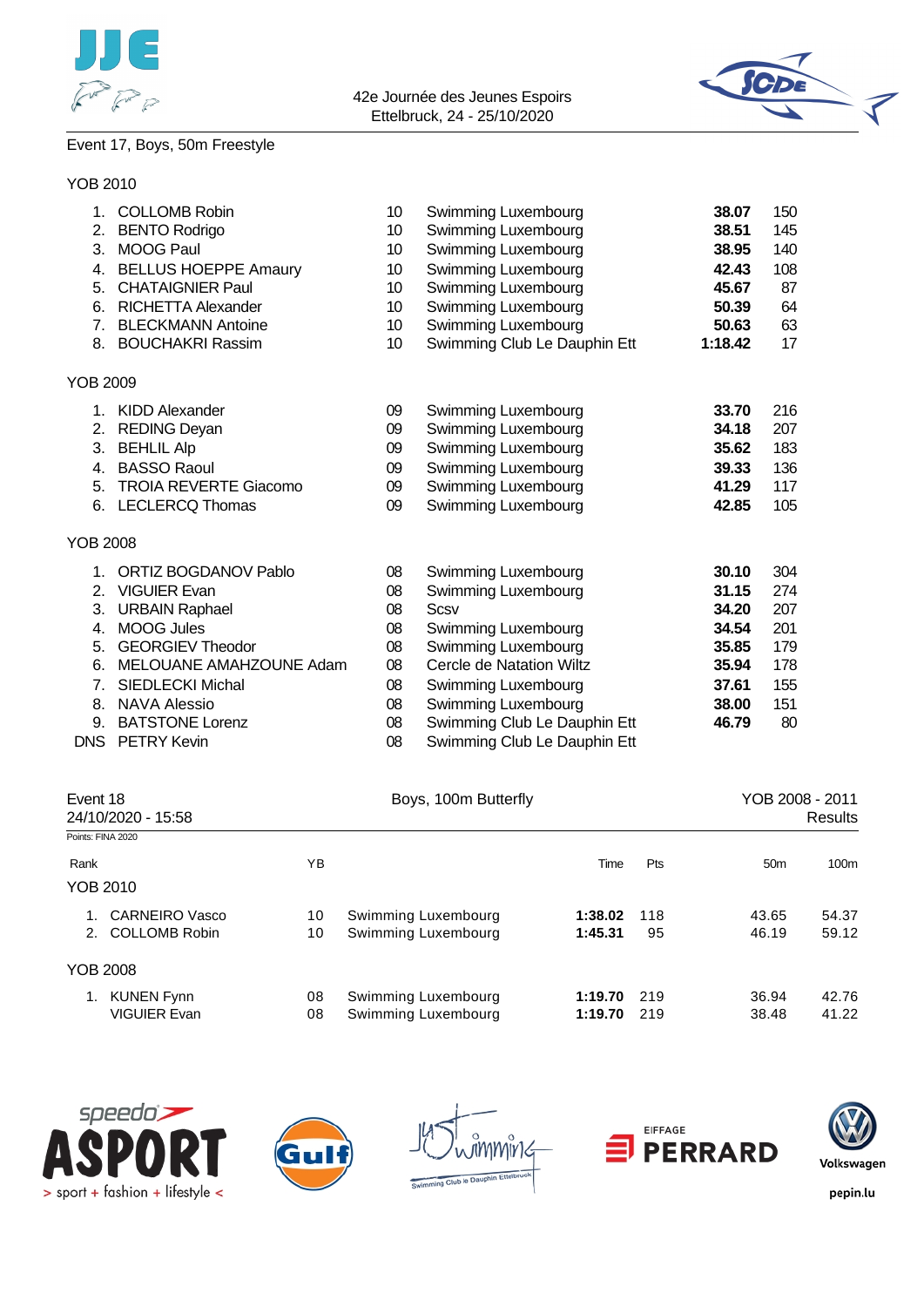| $JJJ$ $\in$                    | 42e Journée des Jeunes Espoirs<br>Ettelbruck, 24 - 25/10/2020 |                             |
|--------------------------------|---------------------------------------------------------------|-----------------------------|
| Event 19<br>24/10/2020 - 16:01 | Boys, 50m Breaststroke                                        | 2012 and younger<br>Results |
| Points: FINA 2020              |                                                               |                             |

- -

Rank **Rank Time Pts Proposed and Proposed Area** Time Pts and Proposed and Proposed and Proposed and Proposed and Proposed and Proposed and Proposed and Proposed and Proposed and Proposed and Proposed and Proposed and Pro 1. BOERSMA Anton **12 Swimming Luxembourg** 1:00.10 74<br>2. BERVAS-SCHUMACHER Olivier 12 Swimming Club Le Dauphin Ett 1:01.17 70 2. BERVAS-SCHUMACHER Olivier 12 Swimming Club Le Dauphin Ett 1:01.17 70

| Event 20<br>24/10/2020 - 16:03                                         |                |                                     | Boys, 200m Medley          |     |                 |                |                  | YOB 2008 - 2011<br>Results |  |  |
|------------------------------------------------------------------------|----------------|-------------------------------------|----------------------------|-----|-----------------|----------------|------------------|----------------------------|--|--|
| Points: FINA 2020                                                      |                |                                     |                            |     |                 |                |                  |                            |  |  |
| Rank                                                                   | ΥB             |                                     | Time                       | Pts | 50 <sub>m</sub> | 100m           | 150 <sub>m</sub> | 200 <sub>m</sub>           |  |  |
| YOB 2010                                                               |                |                                     |                            |     |                 |                |                  |                            |  |  |
| <b>DNS COLONERUS Jonas</b>                                             | 10             | Scsv                                |                            |     |                 |                |                  |                            |  |  |
| <b>YOB 2009</b>                                                        |                |                                     |                            |     |                 |                |                  |                            |  |  |
| 1. FALTZ Aleksandar                                                    | 09             | Swimming Club Le Dauphir3:37.44 128 |                            |     | 48.41           | 56.21          | 59.63            | 53.19                      |  |  |
| YOB 2008                                                               |                |                                     |                            |     |                 |                |                  |                            |  |  |
| 1. URBAIN Raphael<br>2. METZLER Charles<br><b>DNS COLONERUS Daniel</b> | 08<br>08<br>08 | Scsv<br>Swimming Luxembourg<br>Scsv | 2:52.62 256<br>3:09.26 194 |     | 38.08<br>41.13  | 42.50<br>49.09 | 51.21<br>56.22   | 40.83<br>42.82             |  |  |

| Event 21 | 25/10/2020 - 10:00          |    | Women, 200m Freestyle               |             |     |                 |       |                  | 2007 and older<br><b>Results</b> |
|----------|-----------------------------|----|-------------------------------------|-------------|-----|-----------------|-------|------------------|----------------------------------|
|          | Points: FINA 2020           |    |                                     |             |     |                 |       |                  |                                  |
| Rank     |                             | YΒ |                                     | Time        | Pts | 50 <sub>m</sub> | 100m  | 150 <sub>m</sub> | 200 <sub>m</sub>                 |
|          | YOB 2006 - 2007             |    |                                     |             |     |                 |       |                  |                                  |
|          | 1. HAN Mengjia              | 07 | Swimming Luxembourg                 | 2:14.78 550 |     | 31.14           | 33.91 | 35.08            | 34.65                            |
|          | 2. MARTINEZ MOLINA Marta 06 |    | Swimming Luxembourg                 | 2:26.46 428 |     | 33.66           | 36.50 | 38.65            | 37.65                            |
|          | 3. MARTINEZ MOLINA Nuria 06 |    | Swimming Luxembourg                 | 2:29.55 402 |     | 34.36           | 37.60 | 38.96            | 38.63                            |
|          | 4. KETTENMEYER Yin          | 06 | Swimming Club Le Dauphir2:31.10 390 |             |     | 35.08           | 38.98 | 39.38            | 37.66                            |
|          | <b>KOENIG Aurelie</b>       | 07 | Swimming Club Le Dauphir2:31.10 390 |             |     | 35.31           | 39.12 | 39.17            | 37.50                            |
|          | 6. OLINGER Tina             | 06 | Swimming Club Le Dauphir2:36.82 349 |             |     | 36.74           | 40.06 | 40.70            | 39.32                            |
|          | 7. REDING Sevda             | 07 | Swimming Luxembourg                 | 2:37.40 345 |     | 33.77           | 38.51 | 41.39            | 43.73                            |
|          | 8. BOUWMEISTER Philine      | 07 | Swimming Luxembourg                 | 2:38.17 340 |     | 36.10           | 40.63 | 40.79            | 40.65                            |
|          | 9. NTAGANDA Sophie          | 07 | Swimming Luxembourg                 | 2:46.51 291 |     | 37.35           | 41.93 | 44.52            | 42.71                            |
|          | <b>DNS BOKOVA Marta</b>     | 06 | Swimming Luxembourg                 |             |     |                 |       |                  |                                  |
|          | WDR THOMAS Emmy             | 07 | Swimming Club Le Dauphin Ett        |             |     |                 |       |                  |                                  |









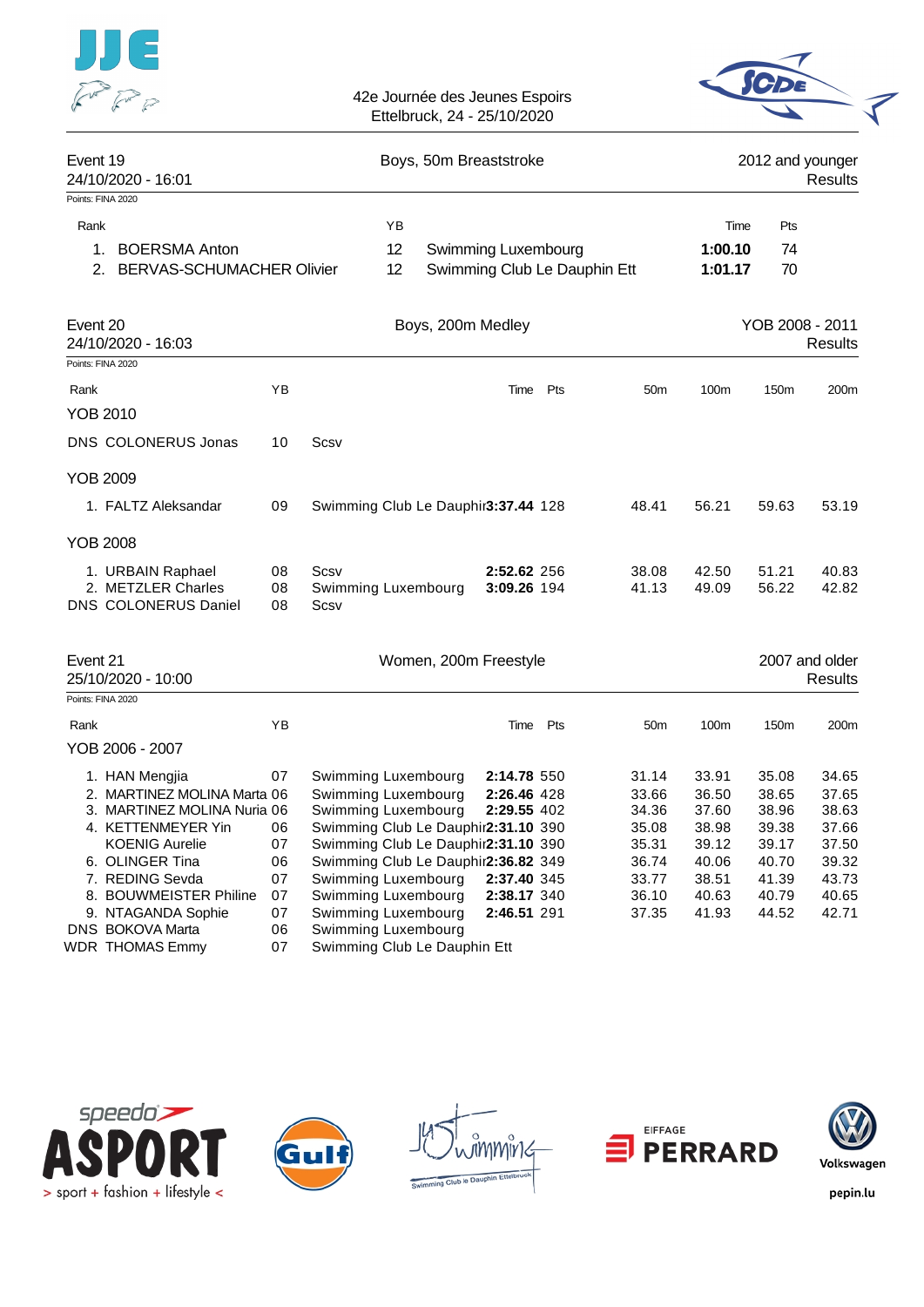



## Event 21, Women, 200m Freestyle

| 1. JOMINET Lou    |    | 05 Swimming Luxembourg 2:09.45 620                           |  | 29.84 | 32.29 | 33.96 | 33.36 |
|-------------------|----|--------------------------------------------------------------|--|-------|-------|-------|-------|
| 2. HRIC Laura     |    | 05 Swimming Luxembourg 2:13.20 569                           |  | 30.52 | 33.19 | 34.35 | 35.14 |
|                   |    | 3. KETTENMEYER-REULAN78. Swimming Club Le Dauphir2:17.55 517 |  | 32.79 | 35.00 | 34.91 | 34.85 |
| 4. HOLLERICH Anne | 01 | Swimming Club Le Dauphir2:26.76 426                          |  | 34.30 | 37.97 | 37.71 | 36.78 |
| 5. HAAG Nora      | 04 | Swimming Club Le Dauphir2:26.92 424                          |  | 32.63 | 37.20 | 38.39 | 38.70 |
| DNS PETERS Lena   | 05 | Cercle de Natation Dudelange                                 |  |       |       |       |       |
|                   |    |                                                              |  |       |       |       |       |

| Event 22<br>25/10/2020 - 10:14<br>Points: FINA 2020 |          | Women, 200m Medley          | 2007 and older<br>Results  |                 |                  |                  |                  |
|-----------------------------------------------------|----------|-----------------------------|----------------------------|-----------------|------------------|------------------|------------------|
|                                                     |          |                             |                            |                 |                  |                  |                  |
| Rank                                                | YB       |                             | Pts<br>Time                | 50 <sub>m</sub> | 100 <sub>m</sub> | 150 <sub>m</sub> | 200 <sub>m</sub> |
| YOB 2006 - 2007                                     |          |                             |                            |                 |                  |                  |                  |
| 1. KIDD Francesca                                   | 06       | Swimming Luxembourg         | 2:52.32 353                | 38.48           | 43.55            | 50.03            | 40.26            |
| 2005 and older                                      |          |                             |                            |                 |                  |                  |                  |
| 1. RIKKERT Helene<br>2. LEBRUN Tatjana              | 00<br>04 | Swimming Luxembourg<br>Scsv | 2:40.72 435<br>2:44.46 406 | 31.95<br>37.21  | 39.82<br>42.71   | 48.49<br>45.96   | 40.46<br>38.58   |

| Event 23<br>Points: FINA 2020 | 25/10/2020 - 10:17           |    | Women, 100m Backstroke       | 2007 and older<br>Results |     |                 |       |
|-------------------------------|------------------------------|----|------------------------------|---------------------------|-----|-----------------|-------|
| Rank                          |                              | YB |                              | Time                      | Pts | 50 <sub>m</sub> | 100m  |
|                               | YOB 2006 - 2007              |    |                              |                           |     |                 |       |
| 1.                            | PHILIPPART Lina              | 07 | Swimming Luxembourg          | 1:14.10                   | 406 | 35.45           | 38.65 |
| 2.                            | <b>CARNEIRO Sofia</b>        | 06 | Swimming Luxembourg          | 1:14.64                   | 397 | 35.80           | 38.84 |
| 3.                            | <b>GEISLER Alicia</b>        | 06 | Swimming Luxembourg          | 1:15.78                   | 380 | 37.23           | 38.55 |
| 4.                            | <b>MARTINEZ MOLINA Nuria</b> | 06 | Swimming Luxembourg          | 1:19.57                   | 328 | 38.24           | 41.33 |
| 5.                            | <b>KOENIG Aurelie</b>        | 07 | Swimming Club Le Dauphin Ett | 1:19.93                   | 323 | 39.00           | 40.93 |
| 6.                            | <b>OLINGER Tina</b>          | 06 | Swimming Club Le Dauphin Ett | 1:24.35                   | 275 | 40.90           | 43.45 |
| 7.                            | <b>MARTINEZ MOLINA Marta</b> | 06 | Swimming Luxembourg          | 1:24.52                   | 273 | 41.26           | 43.26 |
| 8.                            | <b>BARANCZYK Maya</b>        | 07 | Swimming Luxembourg          | 1:27.43                   | 247 | 42.49           | 44.94 |
| 9.                            | <b>BOUWMEISTER Philine</b>   | 07 | Swimming Luxembourg          | 1:30.90                   | 220 | 44.95           | 45.95 |
| <b>DNS</b>                    | <b>BOKOVA Marta</b>          | 06 | Swimming Luxembourg          |                           |     |                 |       |
|                               | 2005 and older               |    |                              |                           |     |                 |       |
| 1.                            | <b>VANDERSCHRICK Laura</b>   | 02 | Swimming Luxembourg          | 1:06.00                   | 575 | 31.69           | 34.31 |
| 2.                            | <b>URBAIN Lara</b>           | 05 | Scsv                         | 1:10.55                   | 470 | 33.35           | 37.20 |
| 3.                            | <b>HOLLERICH Anne</b>        | 01 | Swimming Club Le Dauphin Ett | 1:18.01                   | 348 | 37.61           | 40.40 |









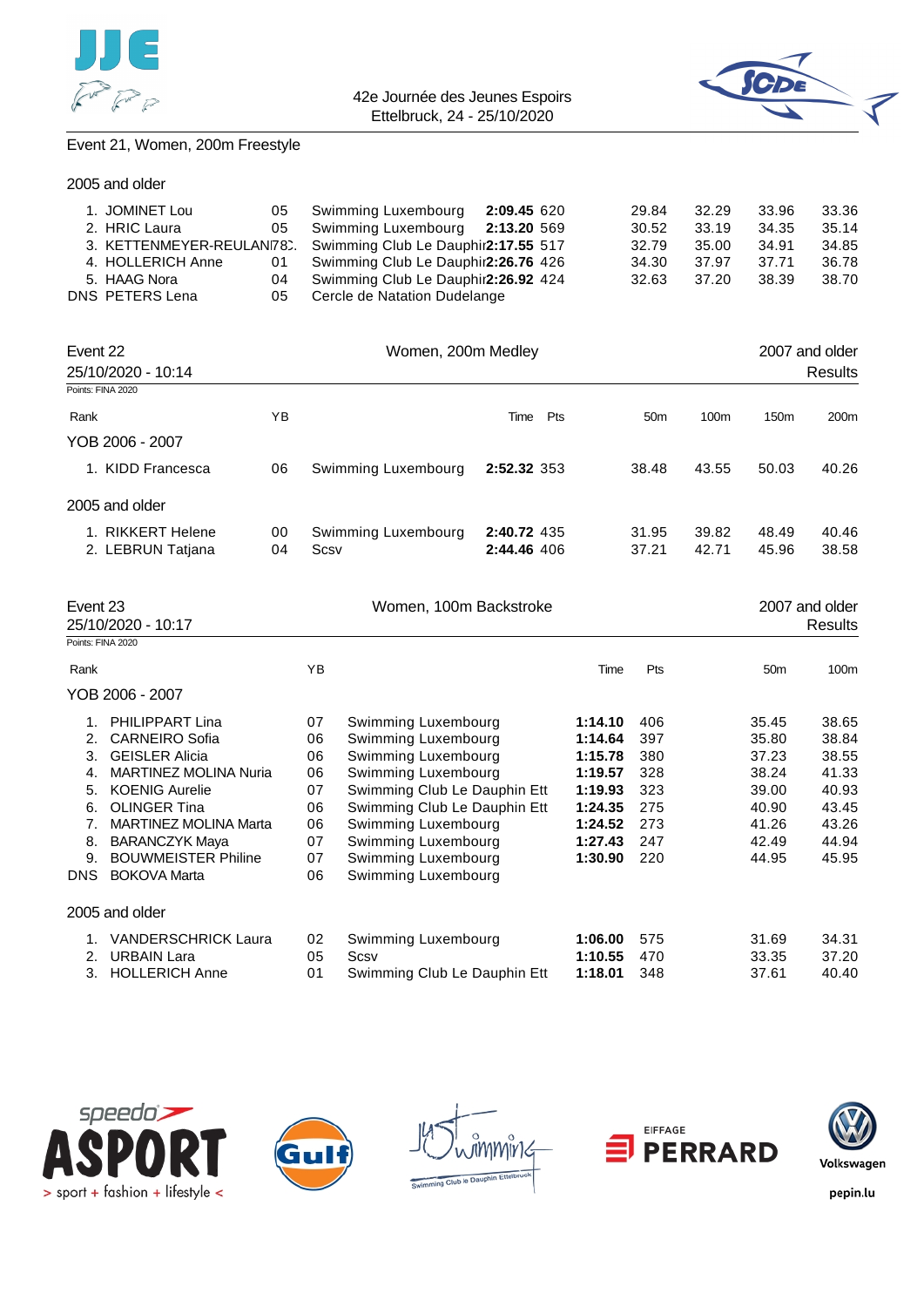



| Event 24             | 25/10/2020 - 10:24                                                                                                                                |          |                                  | 2007 and older<br>Results                                                                                                                                                 |                                                                           |                                               |                |                                                             |                                                             |
|----------------------|---------------------------------------------------------------------------------------------------------------------------------------------------|----------|----------------------------------|---------------------------------------------------------------------------------------------------------------------------------------------------------------------------|---------------------------------------------------------------------------|-----------------------------------------------|----------------|-------------------------------------------------------------|-------------------------------------------------------------|
|                      | Points: FINA 2020                                                                                                                                 |          |                                  |                                                                                                                                                                           |                                                                           |                                               |                |                                                             |                                                             |
| Rank                 |                                                                                                                                                   | ΥB       |                                  | Pts<br>Time                                                                                                                                                               |                                                                           | 50 <sub>m</sub>                               | 100m           | 150 <sub>m</sub>                                            | 200m                                                        |
|                      | YOB 2006 - 2007                                                                                                                                   |          |                                  |                                                                                                                                                                           |                                                                           |                                               |                |                                                             |                                                             |
|                      | 1. KETTENMEYER Yin<br><b>WDR THOMAS Emmy</b>                                                                                                      | 06<br>07 |                                  | Swimming Club Le Dauphir3:05.20 383<br>Swimming Club Le Dauphin Ett                                                                                                       |                                                                           | 40.79                                         | 48.01          | 48.26                                                       | 48.14                                                       |
|                      | 2005 and older                                                                                                                                    |          |                                  |                                                                                                                                                                           |                                                                           |                                               |                |                                                             |                                                             |
|                      |                                                                                                                                                   |          |                                  |                                                                                                                                                                           |                                                                           |                                               |                |                                                             |                                                             |
|                      | 1. ALBERS Neele<br>2. LEONARD Lis                                                                                                                 | 05<br>05 |                                  | Swimming Club Le Dauphir2:44.71 545<br>Swimming Luxembourg<br>2:53.18 469                                                                                                 |                                                                           | 37.87<br>38.39                                | 41.76<br>42.86 | 42.54<br>44.96                                              | 42.54<br>46.97                                              |
| Event 25             | 25/10/2020 - 10:28                                                                                                                                |          |                                  | Women, 100m Butterfly                                                                                                                                                     |                                                                           |                                               |                |                                                             | 2007 and older<br><b>Results</b>                            |
|                      | Points: FINA 2020                                                                                                                                 |          |                                  |                                                                                                                                                                           |                                                                           |                                               |                |                                                             |                                                             |
| Rank                 |                                                                                                                                                   |          | YB                               |                                                                                                                                                                           | Time                                                                      | Pts                                           |                | 50 <sub>m</sub>                                             | 100m                                                        |
|                      | YOB 2006 - 2007                                                                                                                                   |          |                                  |                                                                                                                                                                           |                                                                           |                                               |                |                                                             |                                                             |
| 2.<br>3.<br>5.       | 1. HAN Mengjia<br>PHILIPPART Lina<br><b>CARNEIRO</b> Sofia<br>4. REDING Sevda<br>NTAGANDA Sophie                                                  |          | 07<br>07<br>06<br>07<br>07       | Swimming Luxembourg<br>Swimming Luxembourg<br>Swimming Luxembourg<br>Swimming Luxembourg<br>Swimming Luxembourg                                                           | 1:13.19<br>1:14.87<br>1:20.05<br>1:24.46<br>1:30.09                       | 415<br>388<br>317<br>270<br>222               |                | 34.06<br>34.44<br>37.12<br>37.86<br>40.66                   | 39.13<br>40.43<br>42.93<br>46.60<br>49.43                   |
|                      | 2005 and older                                                                                                                                    |          |                                  |                                                                                                                                                                           |                                                                           |                                               |                |                                                             |                                                             |
| 1.<br>3.<br>5.<br>7. | <b>PETERS</b> Lena<br>2. JOMINET Lou<br><b>URBAIN Lara</b><br>4. HRIC Laura<br><b>RIKKERT Helene</b><br>6. HAAG Nora<br>KETTENMEYER-REULAND Ca78e |          | 05<br>05<br>05<br>05<br>00<br>04 | Cercle de Natation Dudelange<br>Swimming Luxembourg<br>Scsv<br>Swimming Luxembourg<br>Swimming Luxembourg<br>Swimming Club Le Dauphin Ett<br>Swimming Club Le Dauphin Ett | 1:03.62<br>1:08.41<br>1:12.07<br>1:12.45<br>1:12.59<br>1:14.82<br>1:15.10 | 632<br>508<br>435<br>428<br>425<br>388<br>384 |                | 30.00<br>31.94<br>32.86<br>32.80<br>32.34<br>34.06<br>35.15 | 33.62<br>36.47<br>39.21<br>39.65<br>40.25<br>40.76<br>39.95 |
| Event 26             | 25/10/2020 - 11:04                                                                                                                                |          |                                  | Women, 200m Backstroke                                                                                                                                                    |                                                                           |                                               |                |                                                             | 2007 and older<br><b>Results</b>                            |
|                      | Points: FINA 2020                                                                                                                                 |          |                                  |                                                                                                                                                                           |                                                                           |                                               |                |                                                             |                                                             |
| Rank                 |                                                                                                                                                   | ΥB       |                                  | Time Pts                                                                                                                                                                  |                                                                           | 50m                                           | 100m           | 150m                                                        | 200m                                                        |
|                      | YOB 2006 - 2007<br>1. HAN Mengjia<br>2. OLINGER Tina                                                                                              | 07<br>06 |                                  | Swimming Luxembourg<br>2:36.55 441<br>Swimming Club Le Dauphir2:59.52 292                                                                                                 |                                                                           | 36.33<br>40.80                                | 39.45<br>45.66 | 40.36<br>47.08                                              | 40.41<br>45.98                                              |
|                      | 2005 and older                                                                                                                                    |          |                                  |                                                                                                                                                                           |                                                                           |                                               |                |                                                             |                                                             |
|                      | 1. PETERS Lena                                                                                                                                    | 05       |                                  | Cercle de Natation Dudelar2:22.99 579                                                                                                                                     |                                                                           | 34.12                                         | 36.56          | 37.02                                                       | 35.29                                                       |



> sport + fashion + lifestyle <





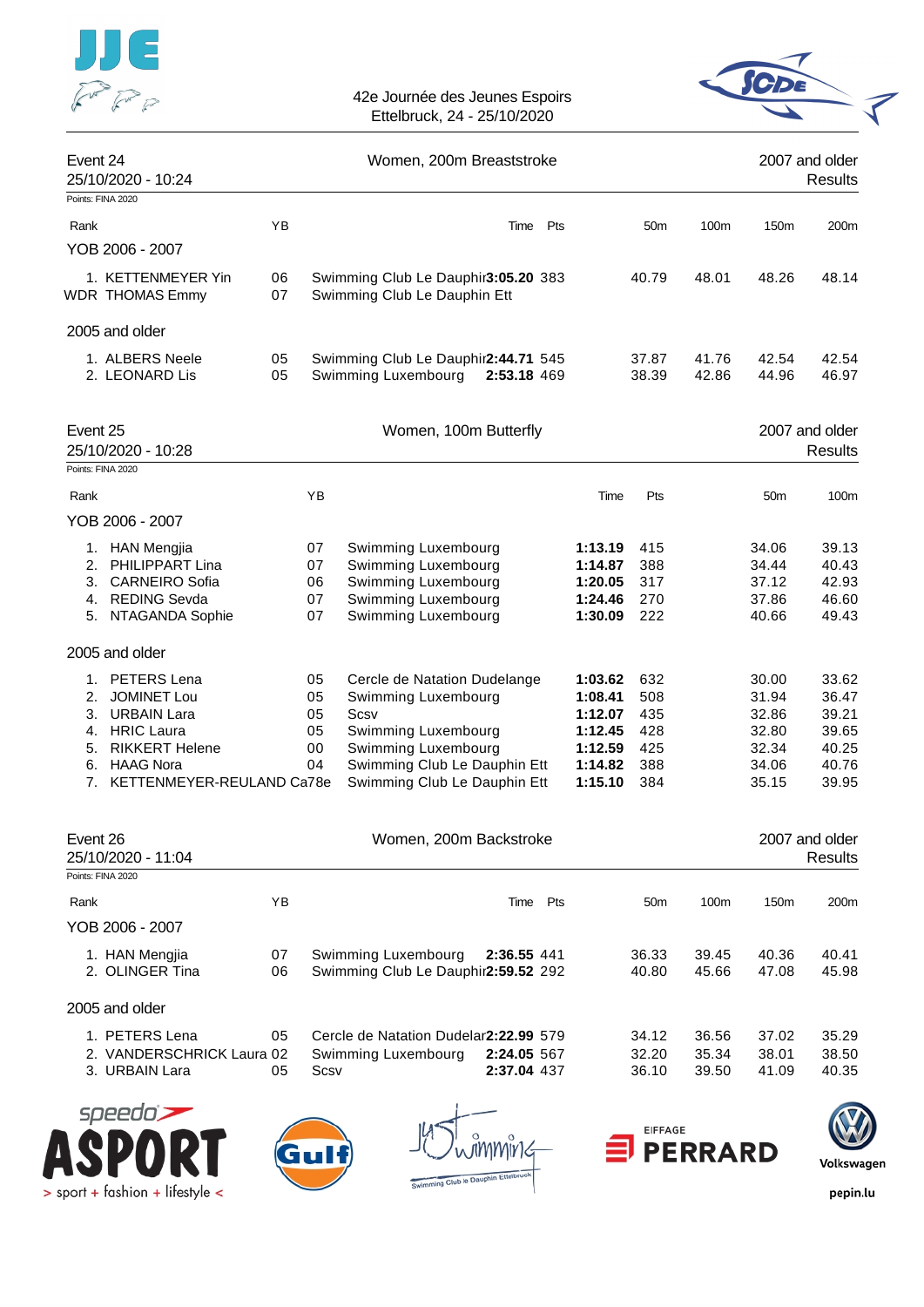



| Event 27          | 25/10/2020 - 11:08                                                                                      |                | Women, 100m Breaststroke   |                                                                                                                                   |                       |                                       |                    |                                                     | 2007 and older<br><b>Results</b> |                               |                                           |                                           |
|-------------------|---------------------------------------------------------------------------------------------------------|----------------|----------------------------|-----------------------------------------------------------------------------------------------------------------------------------|-----------------------|---------------------------------------|--------------------|-----------------------------------------------------|----------------------------------|-------------------------------|-------------------------------------------|-------------------------------------------|
| Points: FINA 2020 |                                                                                                         |                |                            |                                                                                                                                   |                       |                                       |                    |                                                     |                                  |                               |                                           |                                           |
| Rank              |                                                                                                         |                | YB                         |                                                                                                                                   |                       |                                       |                    | Time                                                | Pts                              |                               | 50 <sub>m</sub>                           | 100m                                      |
|                   | YOB 2006 - 2007                                                                                         |                |                            |                                                                                                                                   |                       |                                       |                    |                                                     |                                  |                               |                                           |                                           |
| 2.<br>4.          | 1. GEISLER Alicia<br>KIDD Francesca<br>3. KETTENMEYER Yin<br><b>BARANCZYK Maya</b><br>5. KOENIG Aurelie |                | 06<br>06<br>06<br>07<br>07 | Swimming Luxembourg<br>Swimming Luxembourg<br>Swimming Club Le Dauphin Ett<br>Swimming Luxembourg<br>Swimming Club Le Dauphin Ett |                       |                                       |                    | 1:25.00<br>1:25.42<br>1:27.43<br>1:29.88<br>1:31.61 | 394<br>389<br>362<br>333<br>315  |                               | 40.53<br>39.69<br>41.34<br>42.80<br>43.93 | 44.47<br>45.73<br>46.09<br>47.08<br>47.68 |
|                   | WDR THOMAS Emmy                                                                                         |                | 07                         | Swimming Club Le Dauphin Ett                                                                                                      |                       |                                       |                    |                                                     |                                  |                               |                                           |                                           |
|                   | 2005 and older                                                                                          |                |                            |                                                                                                                                   |                       |                                       |                    |                                                     |                                  |                               |                                           |                                           |
|                   | 1. ALBERS Neele<br>2. LEONARD Lis<br>3. LEBRUN Tatjana<br>4. HAAG Nora                                  |                | 05<br>05<br>04<br>04       | Swimming Club Le Dauphin Ett<br>Swimming Luxembourg<br>Scsv<br>Swimming Club Le Dauphin Ett                                       |                       |                                       |                    | 1:17.31<br>1:18.67<br>1:20.26<br>1:26.06            | 524<br>498<br>469<br>380         |                               | 36.57<br>37.01<br>38.31<br>41.25          | 40.74<br>41.66<br>41.95<br>44.81          |
| Event 28          | 25/10/2020 - 11:13                                                                                      |                |                            |                                                                                                                                   | Women, 400m Medley    |                                       |                    |                                                     |                                  |                               |                                           | 2007 and older<br><b>Results</b>          |
| Points: FINA 2020 |                                                                                                         |                |                            |                                                                                                                                   |                       |                                       |                    |                                                     |                                  |                               |                                           |                                           |
| Rank              |                                                                                                         |                |                            | ΥB                                                                                                                                |                       |                                       |                    |                                                     |                                  | Time                          | Pts                                       |                                           |
|                   | 2005 and older                                                                                          |                |                            |                                                                                                                                   |                       |                                       |                    |                                                     |                                  |                               |                                           |                                           |
|                   | 1. KETTENMEYER-REULAND Carole<br>50m:<br>35.63<br>100m:<br>1:16.68                                      | 35.63<br>41.05 | 150m:<br>200m:             | 78<br>1:59.61<br>2:40.91                                                                                                          | 42.93<br>41.30        | 250m:<br>300m:                        | 3:27.69<br>4:15.52 | Swimming Club Le Dauphin Ett<br>46.78<br>47.83      | 350m:<br>400m:                   | 5:30.55<br>4:53.61<br>5:30.55 | 480<br>38.09<br>36.94                     |                                           |
| Event 29          | 25/10/2020 - 11:19                                                                                      |                |                            |                                                                                                                                   | Women, 400m Freestyle |                                       |                    |                                                     |                                  |                               |                                           | 2007 and older<br>Results                 |
| Points: FINA 2020 |                                                                                                         |                |                            |                                                                                                                                   |                       |                                       |                    |                                                     |                                  |                               |                                           |                                           |
| Rank              |                                                                                                         |                |                            | ΥB                                                                                                                                |                       |                                       |                    |                                                     |                                  | Time                          | Pts                                       |                                           |
|                   | 2005 and older                                                                                          |                |                            |                                                                                                                                   |                       |                                       |                    |                                                     |                                  |                               |                                           |                                           |
| 1.                | <b>JOMINET Lou</b><br>30.95<br>50 <sub>m</sub> :<br>100m:<br>1:04.86                                    | 30.95<br>33.91 | 150m:<br>200m:             | 05<br>1:39.27<br>2:13.55                                                                                                          | 34.41<br>34.28        | Swimming Luxembourg<br>250m:<br>300m: | 2:48.02<br>3:22.64 | 34.47<br>34.62                                      | 350m.<br>400m:                   | 4:29.85<br>3:56.96<br>4:29.85 | 651<br>34.32<br>32.89                     |                                           |









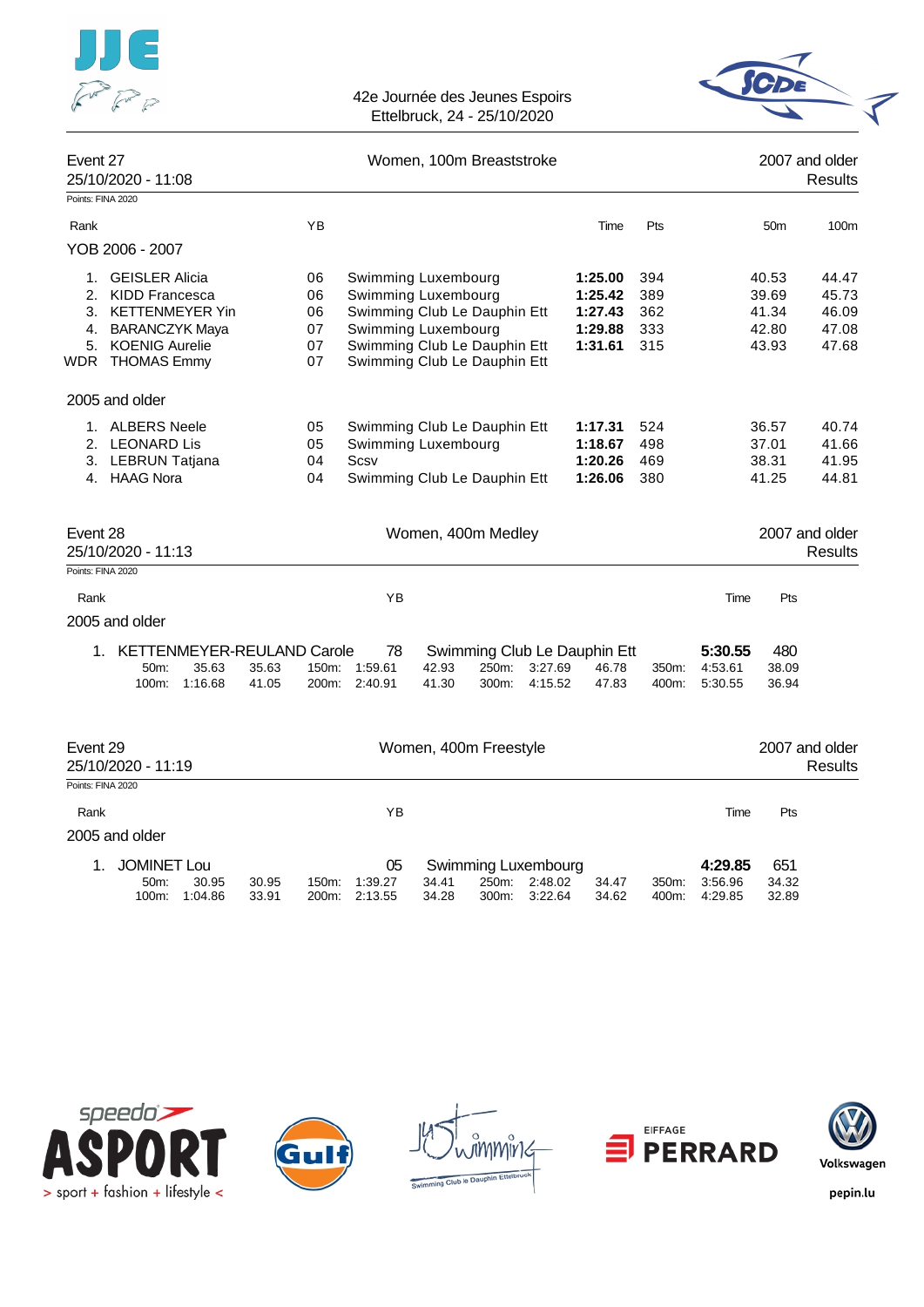



| Event 30                     | 25/10/2020 - 11:24                                                                                                                                                                                                                                                                             | Women, 100m Freestyle                                                |                                                                                                                                                                                                                                                                                                             |                                                                                                                                  |                                                                                  | 2007 and older<br>Results |                                                                                                          |                                                                                                          |  |
|------------------------------|------------------------------------------------------------------------------------------------------------------------------------------------------------------------------------------------------------------------------------------------------------------------------------------------|----------------------------------------------------------------------|-------------------------------------------------------------------------------------------------------------------------------------------------------------------------------------------------------------------------------------------------------------------------------------------------------------|----------------------------------------------------------------------------------------------------------------------------------|----------------------------------------------------------------------------------|---------------------------|----------------------------------------------------------------------------------------------------------|----------------------------------------------------------------------------------------------------------|--|
|                              | Points: FINA 2020                                                                                                                                                                                                                                                                              |                                                                      |                                                                                                                                                                                                                                                                                                             |                                                                                                                                  |                                                                                  |                           |                                                                                                          |                                                                                                          |  |
| Rank                         |                                                                                                                                                                                                                                                                                                | YB                                                                   |                                                                                                                                                                                                                                                                                                             | Time                                                                                                                             | Pts                                                                              |                           | 50 <sub>m</sub>                                                                                          | 100m                                                                                                     |  |
|                              | YOB 2006 - 2007                                                                                                                                                                                                                                                                                |                                                                      |                                                                                                                                                                                                                                                                                                             |                                                                                                                                  |                                                                                  |                           |                                                                                                          |                                                                                                          |  |
| 2.<br>5.<br>7.<br>11.<br>12. | 1. PHILIPPART Lina<br><b>GEISLER Alicia</b><br>3. KOENIG Aurelie<br>4. REDING Sevda<br><b>MARTINEZ MOLINA Marta</b><br>6. KIDD Francesca<br><b>MARTINEZ MOLINA Nuria</b><br>8. KETTENMEYER Yin<br>9. CARNEIRO Sofia<br>10. BOUWMEISTER Philine<br><b>BARANCZYK Maya</b><br><b>OLINGER Tina</b> | 07<br>06<br>07<br>07<br>06<br>06<br>06<br>06<br>06<br>07<br>07<br>06 | Swimming Luxembourg<br>Swimming Luxembourg<br>Swimming Club Le Dauphin Ett<br>Swimming Luxembourg<br>Swimming Luxembourg<br>Swimming Luxembourg<br>Swimming Luxembourg<br>Swimming Club Le Dauphin Ett<br>Swimming Luxembourg<br>Swimming Luxembourg<br>Swimming Luxembourg<br>Swimming Club Le Dauphin Ett | 1:03.38<br>1:05.98<br>1:08.43<br>1:08.78<br>1:08.90<br>1:08.92<br>1:09.21<br>1:09.39<br>1:09.52<br>1:12.76<br>1:13.68<br>1:14.75 | 498<br>441<br>395<br>389<br>387<br>387<br>382<br>379<br>377<br>329<br>317<br>303 |                           | 30.34<br>31.58<br>33.22<br>32.54<br>33.19<br>31.75<br>33.40<br>33.18<br>33.34<br>34.82<br>35.22<br>35.91 | 33.04<br>34.40<br>35.21<br>36.24<br>35.71<br>37.17<br>35.81<br>36.21<br>36.18<br>37.94<br>38.46<br>38.84 |  |
| 13.<br>DNS                   | NTAGANDA Sophie<br><b>BOKOVA Marta</b><br>2005 and older                                                                                                                                                                                                                                       | 07<br>06                                                             | Swimming Luxembourg<br>Swimming Luxembourg                                                                                                                                                                                                                                                                  | 1:17.56                                                                                                                          | 271                                                                              |                           | 36.55                                                                                                    | 41.01                                                                                                    |  |
| 8.                           | 1. PETERS Lena<br>2. HRIC Laura<br>3. FABER Maiti<br>4. VANDERSCHRICK Laura<br>5. KETTENMEYER-REULAND Ca78e<br>6. ALBERS Neele<br>7. RIKKERT Helene<br><b>LEONARD Lis</b><br>9. LEBRUN Tatjana<br>10. HAAG Nora                                                                                | 05<br>05<br>01<br>02<br>05<br>00<br>05<br>04<br>04                   | Cercle de Natation Dudelange<br>Swimming Luxembourg<br>Swimming Club Le Dauphin Ett<br>Swimming Luxembourg<br>Swimming Club Le Dauphin Ett<br>Swimming Club Le Dauphin Ett<br>Swimming Luxembourg<br>Swimming Luxembourg<br>Scsv<br>Swimming Club Le Dauphin Ett                                            | 59.42<br>1:01.07<br>1:02.01<br>1:02.59<br>1:04.36<br>1:04.69<br>1:07.32<br>1:07.73<br>1:09.21<br>1:10.64                         | 604<br>557<br>532<br>517<br>475<br>468<br>415<br>408<br>382<br>359               |                           | 29.09<br>29.35<br>29.89<br>29.62<br>31.49<br>31.39<br>31.24<br>32.47<br>33.18<br>32.87                   | 30.33<br>31.72<br>32.12<br>32.97<br>32.87<br>33.30<br>36.08<br>35.26<br>36.03<br>37.77                   |  |
| Event 31                     | 25/10/2020 - 14:30<br>Points: FINA 2020                                                                                                                                                                                                                                                        |                                                                      | Men, 200m Freestyle                                                                                                                                                                                                                                                                                         |                                                                                                                                  |                                                                                  |                           |                                                                                                          | 2007 and older<br>Results                                                                                |  |
| Rank                         | ΥB<br>YOB 2006 - 2007                                                                                                                                                                                                                                                                          |                                                                      | Pts<br>Time                                                                                                                                                                                                                                                                                                 |                                                                                                                                  | 50 <sub>m</sub>                                                                  | 100m                      | 150m                                                                                                     | 200m                                                                                                     |  |
|                              | 1. JAAS Tom<br>06<br>2. GONZALEZ PEREZ Rodri(07                                                                                                                                                                                                                                                |                                                                      | Swimming Club Le Dauphir2:15.05 398<br>Swimming Luxembourg<br>2:25.50 318                                                                                                                                                                                                                                   |                                                                                                                                  | 30.63<br>31.37                                                                   | 34.45<br>36.65            | 35.59<br>39.01                                                                                           | 34.38<br>38.47                                                                                           |  |

3. JAAS Joe 06 Swimming Club Le Dauphin Ett **2:26.73** 310 32.46 36.79 39.12 38.36 4. DUSEMON Paul 07 Swimming Luxembourg 2:33.26 272 35.22 39.05 40.28 5. PUETZ Jonah **07** Swimming Club Le Dauphir 2:36.22 257 35.55 40.27 41.09 39.31 DSQ MOOG Mathis 06 Swimming Luxembourg *G2 - Starting before the starting signal (SW 4.4) (Time: 14:45)*

WDR LEY Jamie 07 Swimming Club Le Dauphin Ett









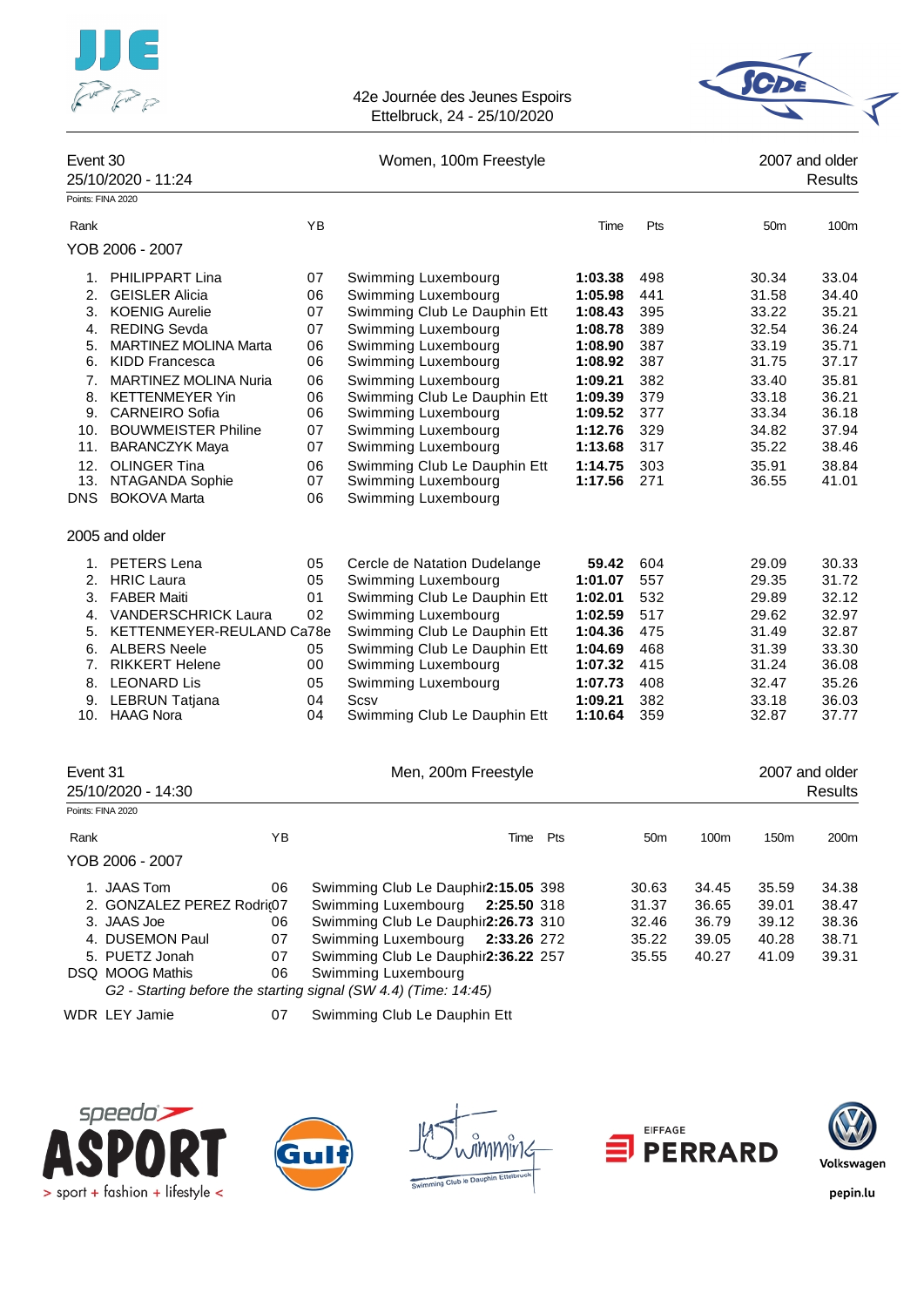



# Event 31, Men, 200m Freestyle

|  |  |  | 2005 and older |
|--|--|--|----------------|
|--|--|--|----------------|

|                                                                         | 1. MANNES Max<br>2. FABIANI Remi<br>3. VANDERSCHRICK Stepht00<br>4. DALEIDEN CIUFERRI Ral03<br>5. JAAS Jeff<br>6. DURAKOVIC Tarik<br>7. CONZEMIUS Jerome<br>8. THILL Nicolas<br>9. WEYRICH Mike<br>10. ADAMI Mike<br>11. CARNEIRO Nuno<br>12. KOHL Charel<br>13. TRESSEL Yannis<br>14. AHMED Aryaan<br>15. VIGUIER Elyan | 97<br>01<br>04<br>05<br>99<br>05<br>05<br>99<br>05<br>04<br>05<br>05<br>04 | Schwammclub Deifferdang1:46.37 815<br>Schwammclub Deifferdang1:50.87 719<br>Swimming Luxembourg<br>Swimming Luxembourg<br>Swimming Club Le Dauphir1:56.23 624<br>Swimming Luxembourg<br>Swimming Luxembourg<br>Swimming Luxembourg<br>Swimming Club Le Dauphir2:06.82 481<br>Swimming Club Le Dauphir2:09.12 455<br>Swimming Luxembourg<br>Swimming Club Le Dauphir2:10.80 438<br>Swimming Club Le Dauphir2:15.75 392<br>Swimming Luxembourg<br>Swimming Luxembourg | 1:52.97 680<br>1:54.67 650<br>1:59.97 568<br>2:02.80 529<br>2:05.31 498<br>2:10.54 441<br>2:18.60 368<br>2:21.20 348 |                                                                                                            | 24.72<br>25.53<br>25.75<br>25.90<br>26.18<br>27.63<br>28.30<br>28.41<br>28.46<br>29.69<br>30.01<br>30.42<br>30.89<br>29.35<br>31.46 | 26.90<br>27.85<br>27.66<br>28.47<br>28.79<br>30.36<br>30.89<br>31.95<br>31.81<br>32.91<br>32.86<br>33.57<br>34.98<br>34.69<br>36.09 | 27.11<br>28.24<br>28.85<br>29.71<br>30.17<br>30.94<br>31.74<br>32.91<br>33.23<br>32.93<br>34.10<br>32.73<br>35.71<br>37.46<br>36.90 | 27.64<br>29.25<br>30.71<br>30.59<br>31.09<br>31.04<br>31.87<br>32.04<br>33.32<br>33.59<br>33.57<br>34.08<br>34.17<br>37.10<br>36.75 |
|-------------------------------------------------------------------------|--------------------------------------------------------------------------------------------------------------------------------------------------------------------------------------------------------------------------------------------------------------------------------------------------------------------------|----------------------------------------------------------------------------|---------------------------------------------------------------------------------------------------------------------------------------------------------------------------------------------------------------------------------------------------------------------------------------------------------------------------------------------------------------------------------------------------------------------------------------------------------------------|----------------------------------------------------------------------------------------------------------------------|------------------------------------------------------------------------------------------------------------|-------------------------------------------------------------------------------------------------------------------------------------|-------------------------------------------------------------------------------------------------------------------------------------|-------------------------------------------------------------------------------------------------------------------------------------|-------------------------------------------------------------------------------------------------------------------------------------|
| Event 32                                                                | 25/10/2020 - 14:46                                                                                                                                                                                                                                                                                                       |                                                                            |                                                                                                                                                                                                                                                                                                                                                                                                                                                                     | Men, 200m Medley                                                                                                     |                                                                                                            |                                                                                                                                     |                                                                                                                                     |                                                                                                                                     | 2007 and older<br><b>Results</b>                                                                                                    |
| Points: FINA 2020                                                       |                                                                                                                                                                                                                                                                                                                          |                                                                            |                                                                                                                                                                                                                                                                                                                                                                                                                                                                     |                                                                                                                      |                                                                                                            |                                                                                                                                     |                                                                                                                                     |                                                                                                                                     |                                                                                                                                     |
| Rank                                                                    |                                                                                                                                                                                                                                                                                                                          | YB                                                                         |                                                                                                                                                                                                                                                                                                                                                                                                                                                                     | Time Pts                                                                                                             |                                                                                                            | 50 <sub>m</sub>                                                                                                                     | 100m                                                                                                                                | 150m                                                                                                                                | 200m                                                                                                                                |
|                                                                         | YOB 2006 - 2007                                                                                                                                                                                                                                                                                                          |                                                                            |                                                                                                                                                                                                                                                                                                                                                                                                                                                                     |                                                                                                                      |                                                                                                            |                                                                                                                                     |                                                                                                                                     |                                                                                                                                     |                                                                                                                                     |
|                                                                         | 1. CHAUSSARD Albert<br>2. ESCHETTE Louis<br>3. MILANOVSKI Stefan                                                                                                                                                                                                                                                         | 07<br>07<br>06                                                             | Swimming Luxembourg<br>Cercle de Natation Wiltz<br>Swimming Luxembourg                                                                                                                                                                                                                                                                                                                                                                                              | 2:32.74 369<br>2:38.24 332<br>2:52.88 255                                                                            |                                                                                                            | 33.69<br>34.22<br>37.15                                                                                                             | 41.44<br>39.57<br>45.74                                                                                                             | 41.61<br>49.09<br>50.89                                                                                                             | 36.00<br>35.36<br>39.10                                                                                                             |
|                                                                         | 2005 and older                                                                                                                                                                                                                                                                                                           |                                                                            |                                                                                                                                                                                                                                                                                                                                                                                                                                                                     |                                                                                                                      |                                                                                                            |                                                                                                                                     |                                                                                                                                     |                                                                                                                                     |                                                                                                                                     |
|                                                                         |                                                                                                                                                                                                                                                                                                                          |                                                                            |                                                                                                                                                                                                                                                                                                                                                                                                                                                                     |                                                                                                                      |                                                                                                            |                                                                                                                                     |                                                                                                                                     |                                                                                                                                     |                                                                                                                                     |
|                                                                         | 1. KEMP Finn<br>2. MORARU Matteo                                                                                                                                                                                                                                                                                         | 05<br>04                                                                   | Swimming Luxembourg<br>Swimming Luxembourg                                                                                                                                                                                                                                                                                                                                                                                                                          | 2:20.28 477<br>2:24.65 435                                                                                           |                                                                                                            | 29.89<br>29.88                                                                                                                      | 36.03<br>37.56                                                                                                                      | 40.03<br>43.73                                                                                                                      | 34.33<br>33.48                                                                                                                      |
| Event 33<br>Points: FINA 2020                                           | 25/10/2020 - 14:53                                                                                                                                                                                                                                                                                                       |                                                                            |                                                                                                                                                                                                                                                                                                                                                                                                                                                                     | Men, 100m Backstroke                                                                                                 |                                                                                                            |                                                                                                                                     |                                                                                                                                     |                                                                                                                                     | 2007 and older<br><b>Results</b>                                                                                                    |
| Rank                                                                    |                                                                                                                                                                                                                                                                                                                          |                                                                            | YB                                                                                                                                                                                                                                                                                                                                                                                                                                                                  |                                                                                                                      | Time                                                                                                       | Pts                                                                                                                                 |                                                                                                                                     | 50m                                                                                                                                 | 100m                                                                                                                                |
|                                                                         | YOB 2006 - 2007                                                                                                                                                                                                                                                                                                          |                                                                            |                                                                                                                                                                                                                                                                                                                                                                                                                                                                     |                                                                                                                      |                                                                                                            |                                                                                                                                     |                                                                                                                                     |                                                                                                                                     |                                                                                                                                     |
| 1.<br>2.<br>3.<br>4.<br>5.<br>6.<br>7.<br>8.<br>9.<br>10.<br><b>DNS</b> | <b>PEUSCH Kevin</b><br>RIKKERT Thijmen<br>FEDOSEEV Anton<br><b>JAAS Joe</b><br><b>TUCHILA Ionut Alexandru</b><br><b>GONZALEZ PEREZ Rodrigo</b><br><b>WEYLAND Philippe</b><br><b>THILL Louis</b><br><b>DUSEMON Paul</b><br>MILANOVSKI Stefan<br><b>WIRTH Neckel</b>                                                       |                                                                            | Swimming Luxembourg<br>06<br>Swimming Luxembourg<br>06<br>Swimming Luxembourg<br>07<br>Swimming Club Le Dauphin Ett<br>06<br>Swimming Luxembourg<br>06<br>07<br>Swimming Luxembourg<br>Swimming Luxembourg<br>07<br>07<br>Swimming Luxembourg<br>07<br>Swimming Luxembourg<br>06<br>Swimming Luxembourg<br>Cercle de Natation Wiltz<br>07                                                                                                                           |                                                                                                                      | 1:05.91<br>1:08.95<br>1:11.63<br>1:12.13<br>1:14.87<br>1:16.05<br>1:18.18<br>1:19.56<br>1:19.85<br>1:22.20 | 407<br>356<br>317<br>311<br>278<br>265<br>244<br>231<br>229<br>210                                                                  |                                                                                                                                     | 31.31<br>32.82<br>34.19<br>34.64<br>36.47<br>36.97<br>37.89<br>38.69<br>38.48<br>39.82                                              | 34.60<br>36.13<br>37.44<br>37.49<br>38.40<br>39.08<br>40.29<br>40.87<br>41.37<br>42.38                                              |





mĭnG ub le Daupl



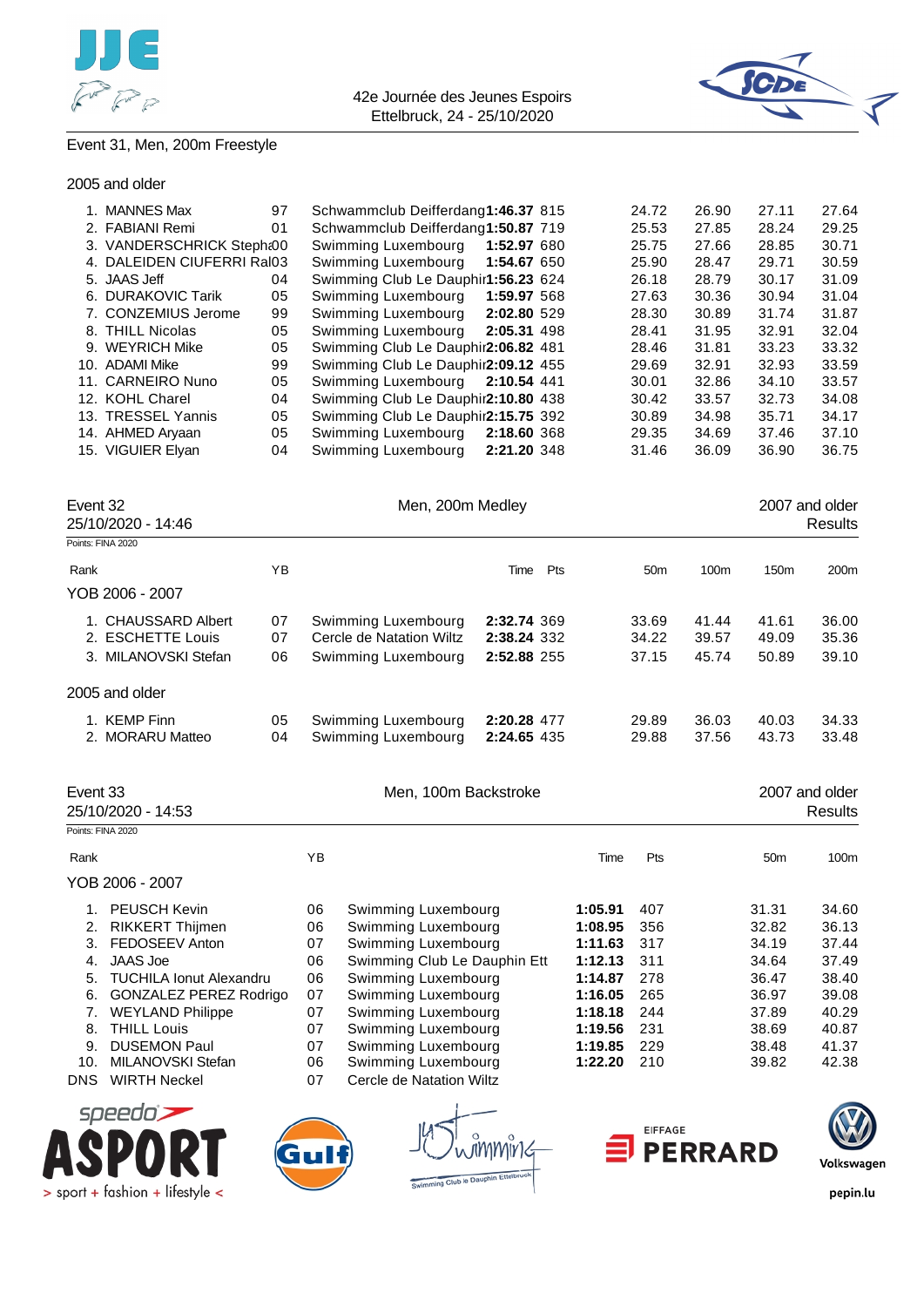



### Event 33, Boys, 100m Backstroke, YOB 2006 - 2007

| Rank     |                                                                                                               |    | YB       |                                                     |             | Time               | Pts             |         | 50 <sub>m</sub> | 100m                      |
|----------|---------------------------------------------------------------------------------------------------------------|----|----------|-----------------------------------------------------|-------------|--------------------|-----------------|---------|-----------------|---------------------------|
|          | DNS PASSER Daniel                                                                                             |    | 07       | Swimming Luxembourg                                 |             |                    |                 |         |                 |                           |
|          | 2005 and older                                                                                                |    |          |                                                     |             |                    |                 |         |                 |                           |
|          | 1. FABIANI Remi                                                                                               |    | 01       | Schwammclub Deifferdang                             |             | 56.02              | 664             |         | 26.77           | 29.25                     |
| 2.       | <b>CARNEIRO Nuno</b>                                                                                          |    | 05       | Swimming Luxembourg                                 |             | 1:02.57            | 476             |         | 30.43           | 32.14                     |
| 3.       | <b>BOKOV Rodion</b>                                                                                           |    | 03       | Swimming Luxembourg                                 |             | 1:05.35            | 418             |         | 32.43           | 32.92                     |
| 5.       | 4. THILL Nicolas<br><b>KOHL Charel</b>                                                                        |    | 05<br>04 | Swimming Luxembourg<br>Swimming Club Le Dauphin Ett |             | 1:06.43<br>1:06.51 | 398<br>396      |         | 32.78<br>31.62  | 33.65<br>34.89            |
| 6.       | <b>NTAGANDA Alexis</b>                                                                                        |    | 05       | Swimming Luxembourg                                 |             | 1:11.68            | 317             |         | 33.86           | 37.82                     |
|          | 7. TRESSEL Yannis                                                                                             |    | 05       | Swimming Club Le Dauphin Ett                        |             | 1:12.97            | 300             |         | 35.77           | 37.20                     |
| Event 34 |                                                                                                               |    |          | Men, 200m Breaststroke                              |             |                    |                 |         |                 | 2007 and older            |
|          | 25/10/2020 - 15:01                                                                                            |    |          |                                                     |             |                    |                 |         |                 | <b>Results</b>            |
|          | Points: FINA 2020                                                                                             |    |          |                                                     |             |                    |                 |         |                 |                           |
| Rank     |                                                                                                               | YB |          |                                                     | Time Pts    |                    | 50 <sub>m</sub> | 100m    | 150m            | 200m                      |
|          | YOB 2006 - 2007                                                                                               |    |          |                                                     |             |                    |                 |         |                 |                           |
|          | 1. PUETZ Jonah                                                                                                | 07 |          | Swimming Club Le Dauphir3:04.79 274                 |             |                    | 40.81           | 47.39   | 48.57           | 48.02                     |
|          | 2. EVEN Renaud                                                                                                | 07 |          | Cercle de Natation Wiltz                            | 3:56.93 130 |                    | 50.61           | 1:00.52 | 1:02.89         | 1:02.91                   |
|          | 2005 and older                                                                                                |    |          |                                                     |             |                    |                 |         |                 |                           |
|          | 1. ROLKO Ricky                                                                                                | 99 |          | Swimming Luxembourg                                 | 2:29.49 519 |                    | 33.26           | 38.46   | 39.31           | 38.46                     |
|          | 2. DE MACEDO CRESTA Ga02el                                                                                    |    |          | Swimming Luxembourg                                 | 2:30.98 504 |                    | 36.18           | 37.95   | 38.12           | 38.73                     |
|          | 3. LUKA Mory                                                                                                  | 04 |          | Swimming Luxembourg                                 | 2:34.01 474 |                    | 34.32           | 38.64   | 39.54           | 41.51                     |
|          |                                                                                                               |    |          |                                                     |             |                    |                 |         |                 |                           |
| Event 35 | 25/10/2020 - 15:10                                                                                            |    |          | Men, 100m Butterfly                                 |             |                    |                 |         |                 | 2007 and older<br>Results |
|          | Points: FINA 2020                                                                                             |    |          |                                                     |             |                    |                 |         |                 |                           |
| Rank     |                                                                                                               |    | ΥB       |                                                     |             | Time               | Pts             |         | 50 <sub>m</sub> | 100m                      |
|          | YOB 2006 - 2007                                                                                               |    |          |                                                     |             |                    |                 |         |                 |                           |
|          | 1. PEUSCH Kevin                                                                                               |    | 06       | Swimming Luxembourg                                 |             | 1:09.13            | 336             |         | 31.12           | 38.01                     |
|          | 2. JAAS Tom                                                                                                   |    | 06       | Swimming Club Le Dauphin Ett                        |             | 1:12.21            | 295             |         | 32.62           | 39.59                     |
|          | 3. ESCHETTE Louis                                                                                             |    | 07       | Cercle de Natation Wiltz                            |             | 1:13.58            | 279             |         | 34.68           | 38.90                     |
| 4.       | <b>MOOG Mathis</b><br>FEDOSEEV Anton                                                                          |    | 06<br>07 | Swimming Luxembourg<br>Swimming Luxembourg          |             | 1:14.88<br>1:15.53 | 264<br>257      |         | 33.38<br>34.18  | 41.50<br>41.35            |
| 5.<br>6. | DE MACEDO CRESTA Bruno                                                                                        |    | 06       | Swimming Luxembourg                                 |             | 1:16.16            | 251             |         | 34.83           | 41.33                     |
|          | 7. WEYLAND Philippe                                                                                           |    | 07       | Swimming Luxembourg                                 |             | 1:18.26            | 231             |         | 36.99           | 41.27                     |
|          | DSQ TUCHILA Ionut Alexandru                                                                                   |    | 06       | Swimming Luxembourg                                 |             |                    |                 |         |                 |                           |
|          | P5 - did not touch the wall with both hands simultaneously and separated at the turn / finish (SW 8.4) (Time: |    |          |                                                     |             |                    |                 |         |                 |                           |

*15:25)*

DSQ THILL Louis 07 Swimming Luxembourg *G2 - Starting before the starting signal (SW 4.4) (Time: 15:18)*

DNS PASSER Daniel 07 Swimming Luxembourg





niv16



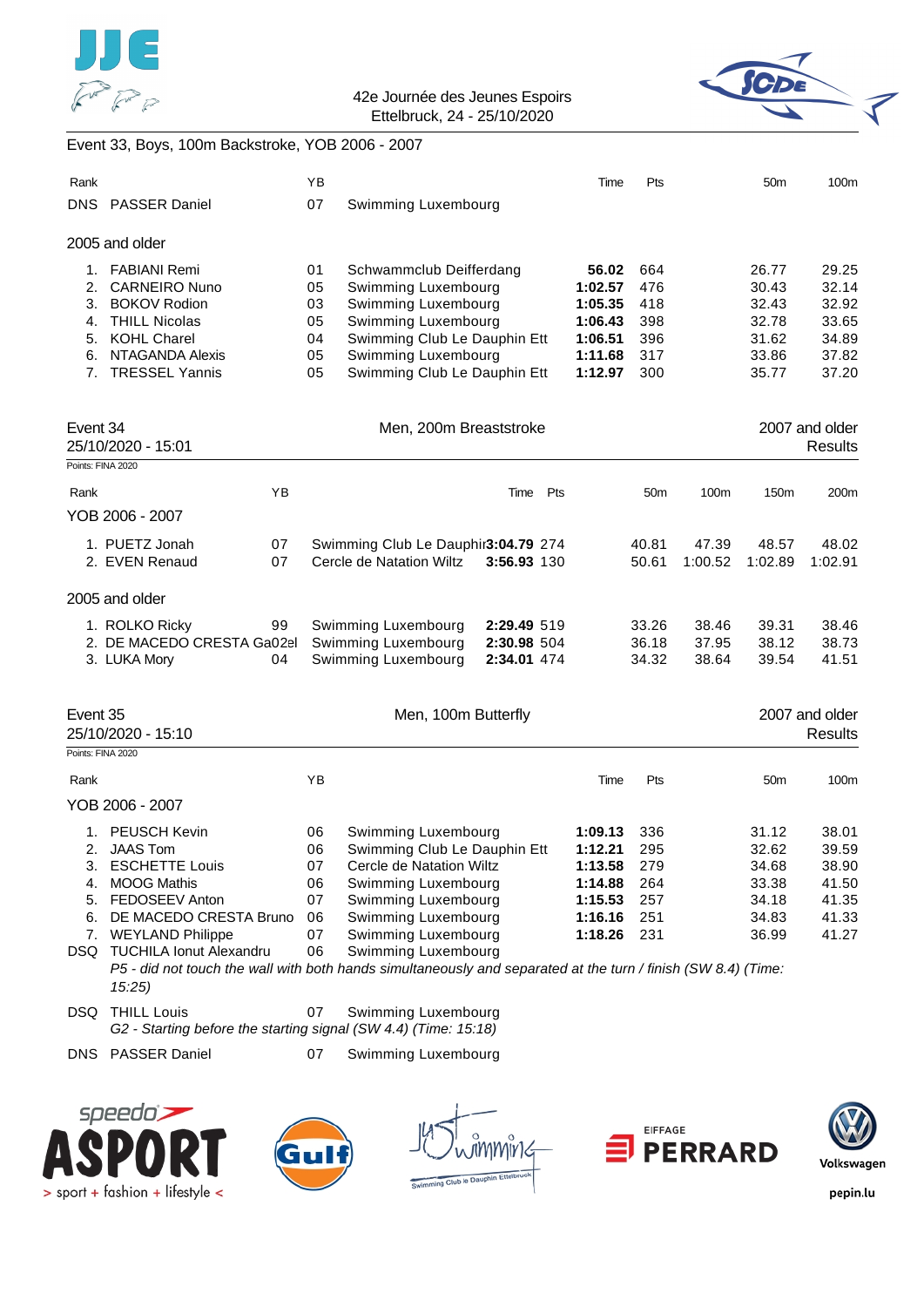



### Event 35, Men, 100m Butterfly

#### 2005 and older

| <b>VANDERSCHRICK Stephan</b> | 00 | Swimming Luxembourg          | 58.77   | 547 | 27.59 | 31.18 |
|------------------------------|----|------------------------------|---------|-----|-------|-------|
| DALEIDEN CIUFERRI Ralph      | 03 | Swimming Luxembourg          | 59.05   | 539 | 28.14 | 30.91 |
| <b>JAAS Jeff</b>             | 04 | Swimming Club Le Dauphin Ett | 1:00.02 | 514 | 27.85 | 32.17 |
| <b>MORIS Cedric</b>          | 98 | Swimming Club Le Dauphin Ett | 1:02.10 | 464 | 29.03 | 33.07 |
| <b>DURAKOVIC Tarik</b>       | 05 | Swimming Luxembourg          | 1:02.98 | 444 | 29.04 | 33.94 |
| <b>ADAMI Mike</b>            | 99 | Swimming Club Le Dauphin Ett | 1:04.04 | 423 | 29.35 | 34.69 |
| <b>MORARU Matteo</b>         | 04 | Swimming Luxembourg          | 1:04.62 | 411 | 30.07 | 34.55 |
| <b>CONZEMIUS Jerome</b>      | 99 | Swimming Luxembourg          | 1:04.76 | 409 | 29.76 | 35.00 |
| <b>BOKOV Rodion</b>          | 03 | Swimming Luxembourg          | 1:04.89 | 406 | 29.69 | 35.20 |
| <b>WEYRICH Mike</b>          | 05 | Swimming Club Le Dauphin Ett | 1:06.10 | 384 | 30.24 | 35.86 |
| <b>BANKY Jordan</b>          | 01 | Swimming Luxembourg          | 1:06.83 | 372 | 28.99 | 37.84 |
| <b>VIGUIER Elyan</b>         | 04 | Swimming Luxembourg          | 1:09.57 | 330 | 32.37 | 37.20 |
| NTAGANDA Alexis              | 05 | Swimming Luxembourg          | 1:13.88 | 275 | 32.51 | 41.37 |
| AHMED Aryaan                 | 05 | Swimming Luxembourg          | 1:14.06 | 273 | 31.46 | 42.60 |
| <b>DHONTE Henri</b>          | 04 | Swimming Luxembourg          |         |     |       |       |
|                              |    |                              |         |     |       |       |

| Men, 200m Backstroke<br>Event 36<br>25/10/2020 - 15:49                                          |                            |                                                                                                                                                                                              |     |                                           |                                           |                                           | 2007 and older<br>Results                 |
|-------------------------------------------------------------------------------------------------|----------------------------|----------------------------------------------------------------------------------------------------------------------------------------------------------------------------------------------|-----|-------------------------------------------|-------------------------------------------|-------------------------------------------|-------------------------------------------|
| Points: FINA 2020                                                                               |                            |                                                                                                                                                                                              |     |                                           |                                           |                                           |                                           |
| Rank                                                                                            | ΥB                         | Time                                                                                                                                                                                         | Pts | 50 <sub>m</sub>                           | 100m                                      | 150 <sub>m</sub>                          | 200m                                      |
| YOB 2006 - 2007                                                                                 |                            |                                                                                                                                                                                              |     |                                           |                                           |                                           |                                           |
| 1. JAAS Joe<br>2. ESCHETTE Louis                                                                | 06<br>07                   | Swimming Club Le Dauphir2:36.78 305<br>Cercle de Natation Wiltz<br>2:38.24 297                                                                                                               |     | 36.21<br>36.90                            | 41.39<br>40.22                            | 41.39<br>40.76                            | 37.79<br>40.36                            |
| 2005 and older                                                                                  |                            |                                                                                                                                                                                              |     |                                           |                                           |                                           |                                           |
| 1. FABIANI Remi<br>2. CARNEIRO Nuno<br>3. THILL Nicolas<br>4. WEYRICH Mike<br>5. TRESSEL Yannis | 01<br>05<br>05<br>05<br>05 | Schwammclub Deifferdang2:08.97 549<br>Swimming Luxembourg<br>2:22.06 411<br>Swimming Luxembourg<br>2:23.73 396<br>Swimming Club Le Dauphir2:24.68 389<br>Swimming Club Le Dauphir2:38.64 295 |     | 29.30<br>32.46<br>33.89<br>34.05<br>38.39 | 32.52<br>36.16<br>36.27<br>36.65<br>39.73 | 33.73<br>36.90<br>36.94<br>37.32<br>41.19 | 33.42<br>36.54<br>36.63<br>36.66<br>39.33 |

| Event 37          | 25/10/2020 - 15:56     |            | Men, 100m Breaststroke       |         |            |                 | 2007 and older<br>Results |
|-------------------|------------------------|------------|------------------------------|---------|------------|-----------------|---------------------------|
| Points: FINA 2020 |                        |            |                              |         |            |                 |                           |
| Rank              |                        | ΥB         |                              | Time    | <b>Pts</b> | 50 <sub>m</sub> | 100m                      |
|                   | YOB 2006 - 2007        |            |                              |         |            |                 |                           |
|                   | 1. CHAUSSARD Albert    | 07         | Swimming Luxembourg          | 1:16.58 | 382        | 36.37           | 40.21                     |
| 2.                | DE MACEDO CRESTA Bruno | 06         | Swimming Luxembourg          | 1:17.27 | 372        | 37.02           | 40.25                     |
| З.                | RIKKERT Thijmen        | 06         | Swimming Luxembourg          | 1:19.38 | 343        | 37.35           | 42.03                     |
|                   | 4. PUETZ Jonah         | 07         | Swimming Club Le Dauphin Ett | 1:24.92 | 280        | 39.73           | 45.19                     |
| 5.                | EVEN Renaud            | 07         | Cercle de Natation Wiltz     | 1:54.35 | 115        | 52.36           | 1:01.99                   |
| <b>DNS</b>        | WIRTH Neckel           | 07         | Cercle de Natation Wiltz     |         |            |                 |                           |
|                   | DNS PASSER Daniel      | 07         | Swimming Luxembourg          |         |            |                 |                           |
| $ \sim$           |                        | $\sim$ $-$ |                              |         |            |                 |                           |

WDR LEY Jamie 07 Swimming Club Le Dauphin Ett









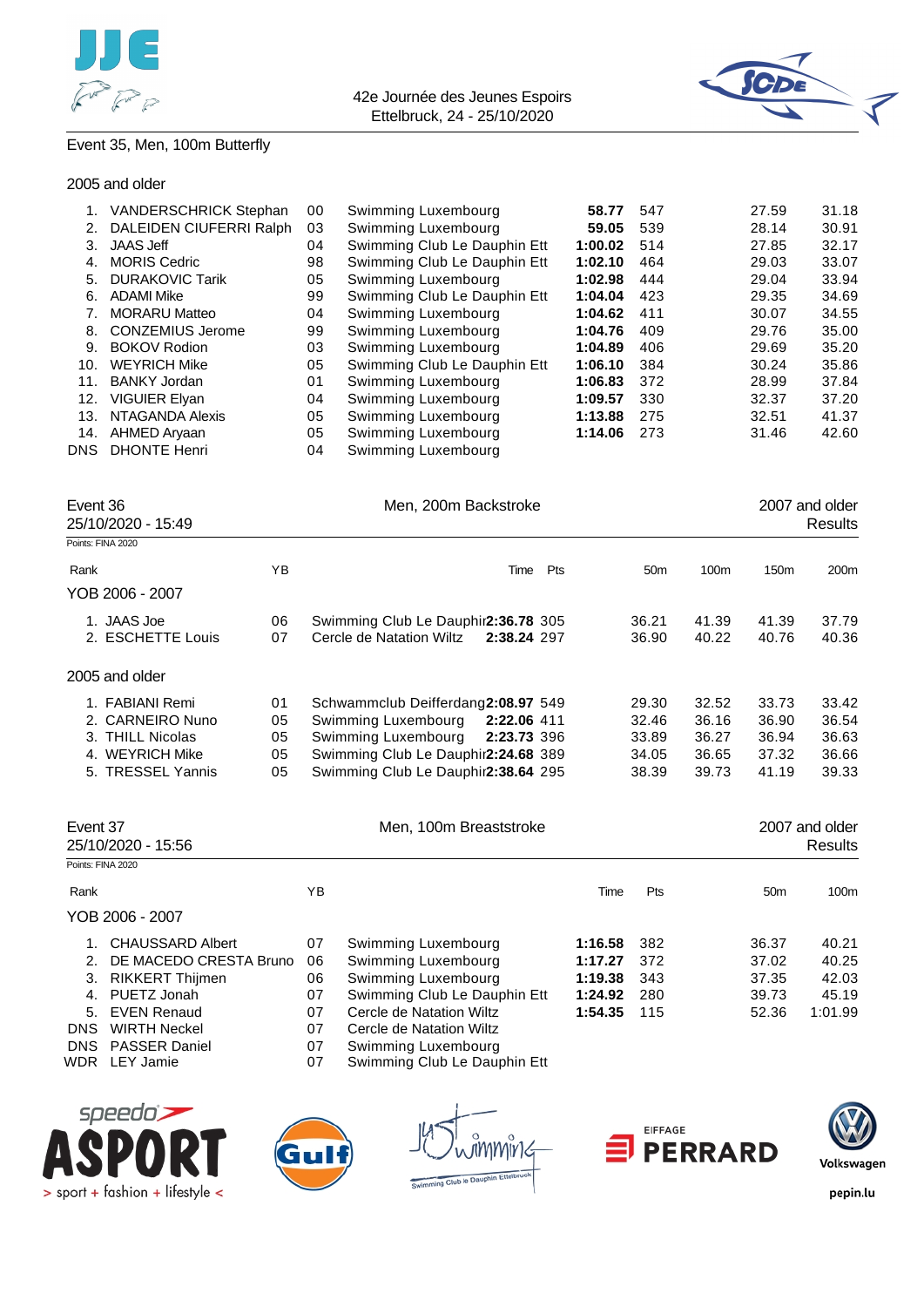



# Event 37, Men, 100m Breaststroke

|  |  | 2005 and older |
|--|--|----------------|
|--|--|----------------|

| 1.<br>2.<br>3.<br>5.<br>6.<br>DNS. | <b>ROLKO Ricky</b><br>DE MACEDO CRESTA Gabriel 02<br><b>MORIS Cedric</b><br>4. KEMP Finn<br><b>JAAS Jeff</b><br><b>BANKY Jordan</b><br>7. LUKA Mory<br>8. KOHL Charel<br><b>DHONTE Henri</b> |                        |                | 99<br>98<br>05<br>04<br>01<br>04<br>04<br>04 | Swimming Luxembourg<br>Swimming Luxembourg<br>Swimming Club Le Dauphin Ett<br>Swimming Luxembourg<br>Swimming Club Le Dauphin Ett<br>Swimming Luxembourg<br>Swimming Luxembourg<br>Swimming Club Le Dauphin Ett<br>Swimming Luxembourg |                     |                |                                               | 1:06.70<br>1:07.97<br>1:10.63<br>1:10.96<br>1:11.63<br>1:12.51<br>1:14.57<br>1:15.51 | 579<br>547<br>488<br>481<br>467<br>451<br>414<br>399 |                               | 30.93<br>31.99<br>33.45<br>33.23<br>33.57<br>33.74<br>34.90<br>35.93 | 35.77<br>35.98<br>37.18<br>37.73<br>38.06<br>38.77<br>39.67<br>39.58 |
|------------------------------------|----------------------------------------------------------------------------------------------------------------------------------------------------------------------------------------------|------------------------|----------------|----------------------------------------------|----------------------------------------------------------------------------------------------------------------------------------------------------------------------------------------------------------------------------------------|---------------------|----------------|-----------------------------------------------|--------------------------------------------------------------------------------------|------------------------------------------------------|-------------------------------|----------------------------------------------------------------------|----------------------------------------------------------------------|
| Event 38                           | 25/10/2020 - 16:05                                                                                                                                                                           |                        |                |                                              |                                                                                                                                                                                                                                        | Men, 400m Medley    |                |                                               |                                                                                      |                                                      |                               |                                                                      | 2007 and older<br><b>Results</b>                                     |
| Points: FINA 2020                  |                                                                                                                                                                                              |                        |                |                                              |                                                                                                                                                                                                                                        |                     |                |                                               |                                                                                      |                                                      |                               |                                                                      |                                                                      |
| Rank                               |                                                                                                                                                                                              |                        |                |                                              | YB                                                                                                                                                                                                                                     |                     |                |                                               |                                                                                      |                                                      | Time                          | Pts                                                                  |                                                                      |
|                                    | 2005 and older                                                                                                                                                                               |                        |                |                                              |                                                                                                                                                                                                                                        |                     |                |                                               |                                                                                      |                                                      |                               |                                                                      |                                                                      |
|                                    | WDR CARNEIRO Joao                                                                                                                                                                            |                        |                |                                              | 03                                                                                                                                                                                                                                     |                     |                |                                               | Swimming Club Le Dauphin Ett                                                         |                                                      |                               |                                                                      |                                                                      |
| Event 39                           | 25/10/2020 - 16:10                                                                                                                                                                           |                        |                |                                              |                                                                                                                                                                                                                                        | Men, 400m Freestyle |                |                                               |                                                                                      |                                                      |                               |                                                                      | 2007 and older<br><b>Results</b>                                     |
| Points: FINA 2020                  |                                                                                                                                                                                              |                        |                |                                              |                                                                                                                                                                                                                                        |                     |                |                                               |                                                                                      |                                                      |                               |                                                                      |                                                                      |
| Rank                               |                                                                                                                                                                                              |                        |                |                                              | YB                                                                                                                                                                                                                                     |                     |                |                                               |                                                                                      |                                                      | Time                          | Pts                                                                  |                                                                      |
|                                    | YOB 2006 - 2007                                                                                                                                                                              |                        |                |                                              |                                                                                                                                                                                                                                        |                     |                |                                               |                                                                                      |                                                      |                               |                                                                      |                                                                      |
| 1.                                 | <b>JAAS Tom</b><br>50m:                                                                                                                                                                      | 32.00<br>100m: 1:07.27 | 32.00<br>35.27 | 150m:                                        | 06<br>1:43.38<br>200m: 2:19.67                                                                                                                                                                                                         | 36.11<br>36.29      | 250m:<br>300m: | 2:56.30<br>3:32.98                            | Swimming Club Le Dauphin Ett<br>36.63<br>36.68                                       | 350m:<br>400m:                                       | 4:43.88<br>4:09.92<br>4:43.88 | 417<br>36.94<br>33.96                                                |                                                                      |
|                                    | 2005 and older                                                                                                                                                                               |                        |                |                                              |                                                                                                                                                                                                                                        |                     |                |                                               |                                                                                      |                                                      |                               |                                                                      |                                                                      |
| 1.                                 | <b>MANNES Max</b><br>50m:<br>100m:                                                                                                                                                           | 25.53<br>53.88         | 25.53<br>28.35 | 150m:<br>200m:                               | 97<br>1:22.81<br>1:51.98                                                                                                                                                                                                               | 28.93<br>29.17      | 250m:<br>300m: | Schwammclub Deifferdang<br>2:21.22<br>2:50.61 | 29.24<br>29.39                                                                       | 350m:<br>400m:                                       | 3:49.82<br>3:21.22<br>3:49.82 | 787<br>30.61<br>28.60                                                |                                                                      |
| 2.                                 | <b>WEYRICH Mike</b><br>50m:                                                                                                                                                                  | 29.34<br>100m: 1:02.46 | 29.34<br>33.12 | 150m:                                        | 05<br>1:36.71<br>200m: 2:11.70                                                                                                                                                                                                         | 34.25<br>34.99      | 250m:<br>300m: | 2:47.01<br>3:22.82                            | Swimming Club Le Dauphin Ett<br>35.31<br>35.81                                       | 350m:<br>400m:                                       | 4:33.77<br>3:58.79<br>4:33.77 | 465<br>35.97<br>34.98                                                |                                                                      |
| 3.                                 | <b>TRESSEL Yannis</b><br>50m:                                                                                                                                                                | 31.98<br>100m: 1:06.79 | 31.98<br>34.81 | 150m:                                        | 05<br>1:42.83<br>200m: 2:19.16                                                                                                                                                                                                         | 36.04<br>36.33      | 250m:          | 2:55.80<br>300m: 3:32.40                      | Swimming Club Le Dauphin Ett<br>36.64<br>36.60                                       | 350m:<br>400m:                                       | 4:43.65<br>4:09.52<br>4:43.65 | 418<br>37.12<br>34.13                                                |                                                                      |









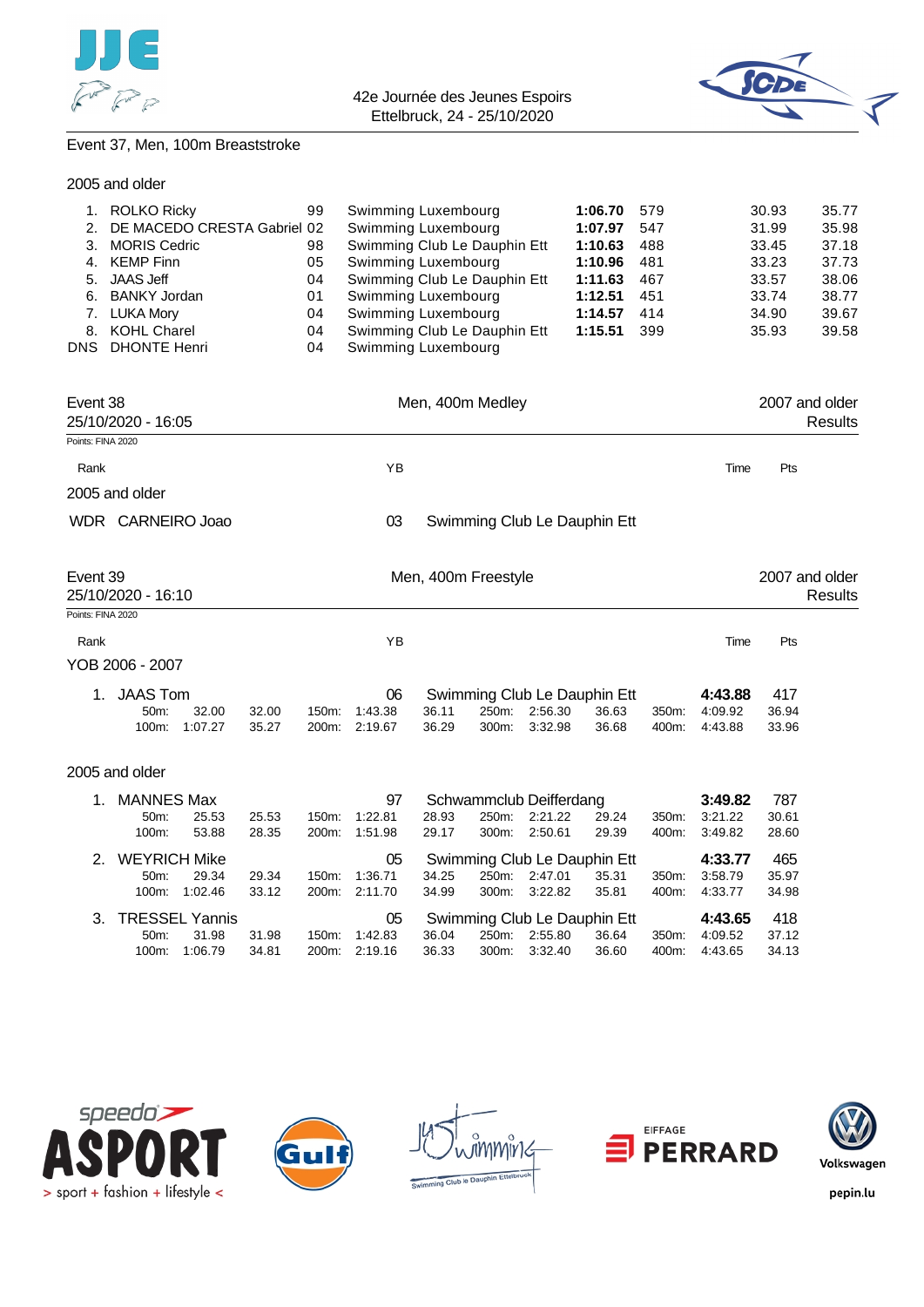



| Event 40                                                                                     | 25/10/2020 - 16:16                                                                                                                                                                                                                                                                                                                                                                                                                          |                                                                                                          | Men, 100m Freestyle                                                                                                                                                                                                                                                                                                                                                                                                                                                                       |                                                                                                                                                                               |                                                                                                                                   |                                                                                                                                                                         | 2007 and older<br>Results                                                                                                                                               |
|----------------------------------------------------------------------------------------------|---------------------------------------------------------------------------------------------------------------------------------------------------------------------------------------------------------------------------------------------------------------------------------------------------------------------------------------------------------------------------------------------------------------------------------------------|----------------------------------------------------------------------------------------------------------|-------------------------------------------------------------------------------------------------------------------------------------------------------------------------------------------------------------------------------------------------------------------------------------------------------------------------------------------------------------------------------------------------------------------------------------------------------------------------------------------|-------------------------------------------------------------------------------------------------------------------------------------------------------------------------------|-----------------------------------------------------------------------------------------------------------------------------------|-------------------------------------------------------------------------------------------------------------------------------------------------------------------------|-------------------------------------------------------------------------------------------------------------------------------------------------------------------------|
| Points: FINA 2020                                                                            |                                                                                                                                                                                                                                                                                                                                                                                                                                             |                                                                                                          |                                                                                                                                                                                                                                                                                                                                                                                                                                                                                           |                                                                                                                                                                               |                                                                                                                                   |                                                                                                                                                                         |                                                                                                                                                                         |
| Rank                                                                                         |                                                                                                                                                                                                                                                                                                                                                                                                                                             | YB                                                                                                       |                                                                                                                                                                                                                                                                                                                                                                                                                                                                                           | Time                                                                                                                                                                          | Pts                                                                                                                               | 50 <sub>m</sub>                                                                                                                                                         | 100m                                                                                                                                                                    |
|                                                                                              | YOB 2006 - 2007                                                                                                                                                                                                                                                                                                                                                                                                                             |                                                                                                          |                                                                                                                                                                                                                                                                                                                                                                                                                                                                                           |                                                                                                                                                                               |                                                                                                                                   |                                                                                                                                                                         |                                                                                                                                                                         |
| 1.<br>2.<br>3.<br>4.<br>5.<br>6.<br>7.<br>8.<br>9.<br>10.<br>11.<br>12.                      | <b>MOOG Mathis</b><br>DE MACEDO CRESTA Bruno<br><b>CHAUSSARD Albert</b><br><b>RIKKERT Thijmen</b><br><b>ESCHETTE Louis</b><br><b>FEDOSEEV Anton</b><br><b>JAAS Joe</b><br><b>WEYLAND Philippe</b><br>GONZALEZ PEREZ Rodrigo<br><b>THILL Louis</b><br>MILANOVSKI Stefan<br><b>EVEN Renaud</b><br><b>DSQ</b> PEUSCH Kevin<br>G2 - Starting before the starting signal (SW 4.4) (Time: 16:24)                                                  | 06<br>06<br>07<br>06<br>07<br>07<br>06<br>07<br>07<br>07<br>06<br>07<br>06                               | Swimming Luxembourg<br>Swimming Luxembourg<br>Swimming Luxembourg<br>Swimming Luxembourg<br>Cercle de Natation Wiltz<br>Swimming Luxembourg<br>Swimming Club Le Dauphin Ett<br>Swimming Luxembourg<br>Swimming Luxembourg<br>Swimming Luxembourg<br>Swimming Luxembourg<br>Cercle de Natation Wiltz<br>Swimming Luxembourg                                                                                                                                                                | 1:02.08<br>1:02.67<br>1:02.88<br>1:03.11<br>1:04.48<br>1:05.05<br>1:05.21<br>1:06.75<br>1:07.45<br>1:08.70<br>1:09.47<br>1:38.80                                              | 379<br>368<br>365<br>361<br>338<br>329<br>327<br>305<br>295<br>279<br>270<br>94                                                   | 29.55<br>29.96<br>30.18<br>30.29<br>31.13<br>30.50<br>31.22<br>32.85<br>31.70<br>32.72<br>33.08<br>43.41                                                                | 32.53<br>32.71<br>32.70<br>32.82<br>33.35<br>34.55<br>33.99<br>33.90<br>35.75<br>35.98<br>36.39<br>55.39                                                                |
| DSQ.                                                                                         | <b>TUCHILA Ionut Alexandru</b><br>G2 - Starting before the starting signal (SW 4.4) (Time: 16:18)                                                                                                                                                                                                                                                                                                                                           | 06                                                                                                       | Swimming Luxembourg                                                                                                                                                                                                                                                                                                                                                                                                                                                                       |                                                                                                                                                                               |                                                                                                                                   |                                                                                                                                                                         |                                                                                                                                                                         |
| DSQ.                                                                                         | <b>DUSEMON Paul</b><br>G2 - Starting before the starting signal (SW 4.4) (Time: 16:15)                                                                                                                                                                                                                                                                                                                                                      | 07                                                                                                       | Swimming Luxembourg                                                                                                                                                                                                                                                                                                                                                                                                                                                                       |                                                                                                                                                                               |                                                                                                                                   |                                                                                                                                                                         |                                                                                                                                                                         |
|                                                                                              | WDR LEY Jamie                                                                                                                                                                                                                                                                                                                                                                                                                               | 07                                                                                                       | Swimming Club Le Dauphin Ett                                                                                                                                                                                                                                                                                                                                                                                                                                                              |                                                                                                                                                                               |                                                                                                                                   |                                                                                                                                                                         |                                                                                                                                                                         |
|                                                                                              | 2005 and older                                                                                                                                                                                                                                                                                                                                                                                                                              |                                                                                                          |                                                                                                                                                                                                                                                                                                                                                                                                                                                                                           |                                                                                                                                                                               |                                                                                                                                   |                                                                                                                                                                         |                                                                                                                                                                         |
| 1.<br>2.<br>3.<br>4.<br>5.<br>6.<br>7.<br>8.<br>9.<br>10.<br>11.<br>12.<br>13.<br>17.<br>18. | <b>FABIANI Remi</b><br><b>VANDERSCHRICK Stephan</b><br>DALEIDEN CIUFERRI Ralph<br><b>JAAS Jeff</b><br><b>DURAKOVIC Tarik</b><br><b>BOKOV Rodion</b><br><b>CONZEMIUS Jerome</b><br><b>ROLKO Ricky</b><br><b>MORIS Cedric</b><br>DE MACEDO CRESTA Gabriel 02<br><b>ADAMI Mike</b><br><b>BANKY Jordan</b><br><b>MORARU Matteo</b><br>14. KOHL Charel<br>15. KEMP Finn<br>16. LUKA Mory<br>AHMED Aryaan<br>NTAGANDA Alexis<br>19. VIGUIER Elyan | 01<br>00<br>03<br>04<br>05<br>03<br>99<br>99<br>98<br>99<br>01<br>04<br>04<br>05<br>04<br>05<br>05<br>04 | Schwammclub Deifferdang<br>Swimming Luxembourg<br>Swimming Luxembourg<br>Swimming Club Le Dauphin Ett<br>Swimming Luxembourg<br>Swimming Luxembourg<br>Swimming Luxembourg<br>Swimming Luxembourg<br>Swimming Club Le Dauphin Ett<br>Swimming Luxembourg<br>Swimming Club Le Dauphin Ett<br>Swimming Luxembourg<br>Swimming Luxembourg<br>Swimming Club Le Dauphin Ett<br>Swimming Luxembourg<br>Swimming Luxembourg<br>Swimming Luxembourg<br>Swimming Luxembourg<br>Swimming Luxembourg | 50.23<br>50.85<br>51.13<br>53.49<br>54.63<br>55.27<br>55.30<br>56.34<br>57.03<br>57.08<br>57.20<br>57.47<br>58.06<br>58.13<br>58.58<br>59.71<br>1:01.25<br>1:02.12<br>1:02.14 | 716<br>690<br>679<br>593<br>556<br>537<br>536<br>507<br>489<br>488<br>484<br>478<br>463<br>462<br>451<br>426<br>394<br>378<br>378 | 24.09<br>24.27<br>24.83<br>25.53<br>26.57<br>27.16<br>26.60<br>27.10<br>27.21<br>27.72<br>27.63<br>27.32<br>28.06<br>27.92<br>27.88<br>28.62<br>28.55<br>29.38<br>29.77 | 26.14<br>26.58<br>26.30<br>27.96<br>28.06<br>28.11<br>28.70<br>29.24<br>29.82<br>29.36<br>29.57<br>30.15<br>30.00<br>30.21<br>30.70<br>31.09<br>32.70<br>32.74<br>32.37 |
| <b>DNS</b>                                                                                   | <b>DHONTE Henri</b><br>WDR CARNEIRO Joao                                                                                                                                                                                                                                                                                                                                                                                                    | 04<br>03                                                                                                 | Swimming Luxembourg<br>Swimming Club Le Dauphin Ett                                                                                                                                                                                                                                                                                                                                                                                                                                       |                                                                                                                                                                               |                                                                                                                                   |                                                                                                                                                                         |                                                                                                                                                                         |





niv12 to Davo